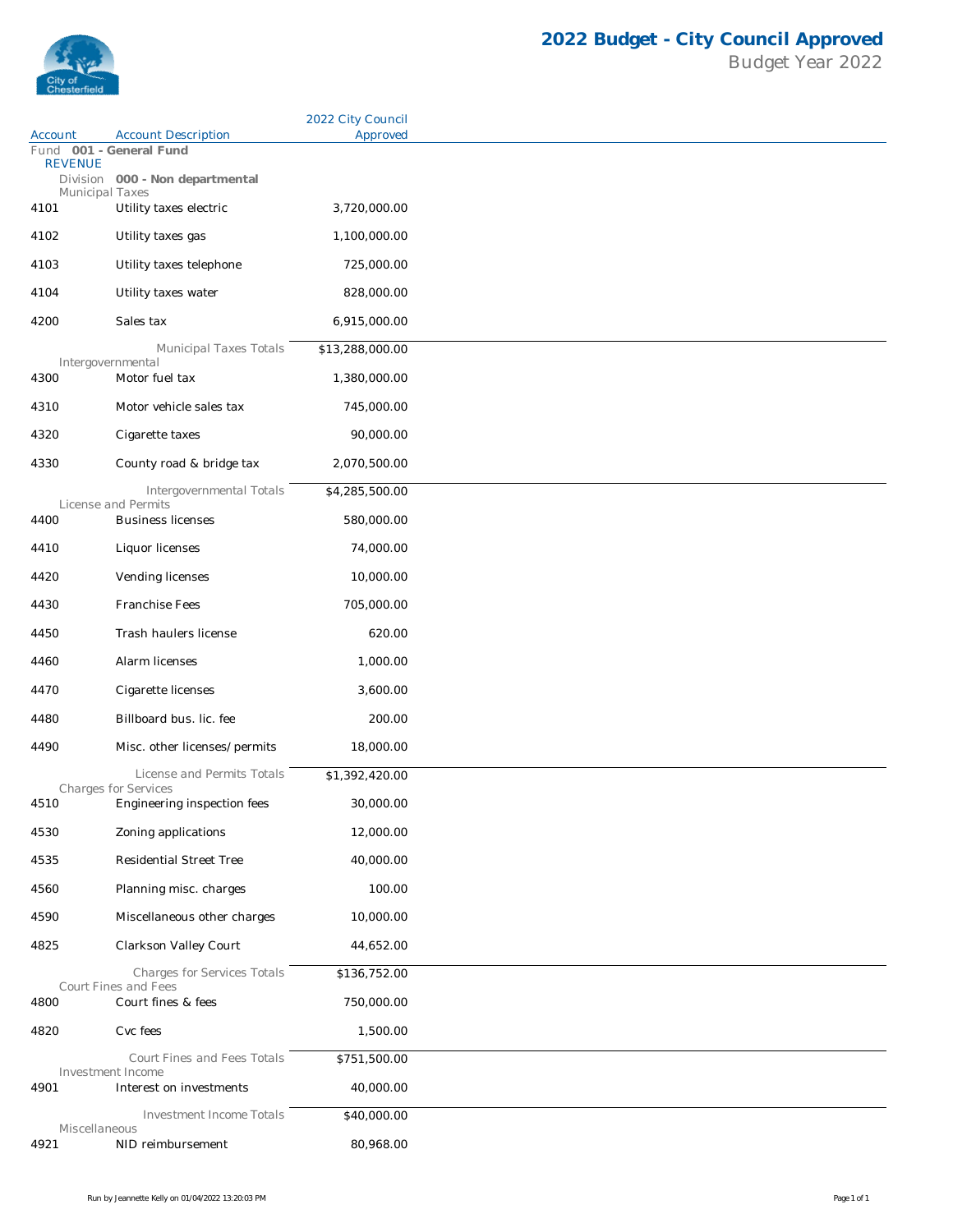

|                |                                                                   | 2022 City Council |
|----------------|-------------------------------------------------------------------|-------------------|
| Account        | <b>Account Description</b>                                        | Approved          |
| 4925           | Contractual Reimbursement                                         | 37,215.00         |
| 4940           | Sale of fixed assets                                              | 150,000.00        |
| 4950           | Miscellaneous                                                     | 10,000.00         |
|                | Miscellaneous Totals                                              | \$278,183.00      |
|                | Division 000 - Non departmental                                   | \$20,172,355.00   |
|                | <b>REVENUE TOTALS</b>                                             | \$20,172,355.00   |
| <b>EXPENSE</b> | Division 011 - Legislative<br>Personnel Services<br>Salaries      |                   |
| 5114           | Salaries elected officials                                        | 60,000.00         |
|                | Salaries Totals                                                   | \$60,000.00       |
| 5120           | <b>Benefits</b><br>Social security                                | 4,590.00          |
|                |                                                                   |                   |
| 5122           | Workers compensation                                              | 126.00            |
| 5125           | Insurance life                                                    | 1,233.00          |
|                | <b>Benefits Totals</b>                                            | \$5,949.00        |
|                | Personnel Services Totals                                         | \$65,949.00       |
| 5249           | <b>Contractual Services</b><br>Memberships & subscriptions        | 900.00            |
| 5251           | Contractual                                                       | 1,000.00          |
|                |                                                                   |                   |
| 5277           | Training & continuing                                             | 3,230.00          |
|                | Contractual Services Totals<br>Commodities                        | \$5,130.00        |
| 5313           | Department supplies                                               | 3,277.00          |
| 5343           | Uniforms                                                          | 315.00            |
|                | Commodities Totals                                                | \$3,592.00        |
|                | Division 011 - Legislative Totals                                 | \$74,671.00       |
|                | Division 031 - Customer Service<br>Personnel Services<br>Salaries |                   |
| 5111           | Salaries regular/full-time                                        | 36,372.00         |
| 5112           | Salaries parttime/temporary                                       | 33,865.00         |
| 5113           | Salaries overtime                                                 | 500.00            |
| 5199           | Personnel Expenditure                                             | (500.00)          |
|                | Salaries Totals                                                   | \$70,237.00       |
| 5120           | <b>Benefits</b><br>Social security                                | 5,412.00          |
| 5122           | Workers compensation                                              | 149.00            |
| 5124           | Insurance health                                                  | 4,646.00          |
|                |                                                                   |                   |
| 5125           | Insurance life                                                    | 88.00             |
| 5126           | Insurance-dental                                                  | 345.00            |
| 5127           | Insurance disability                                              | 109.00            |
| 5130           | Retirement program                                                | 2,910.00          |
|                | <b>Benefits Totals</b>                                            | \$13,659.00       |
|                | Personnel Services Totals                                         | \$83,896.00       |

*Contractual Services*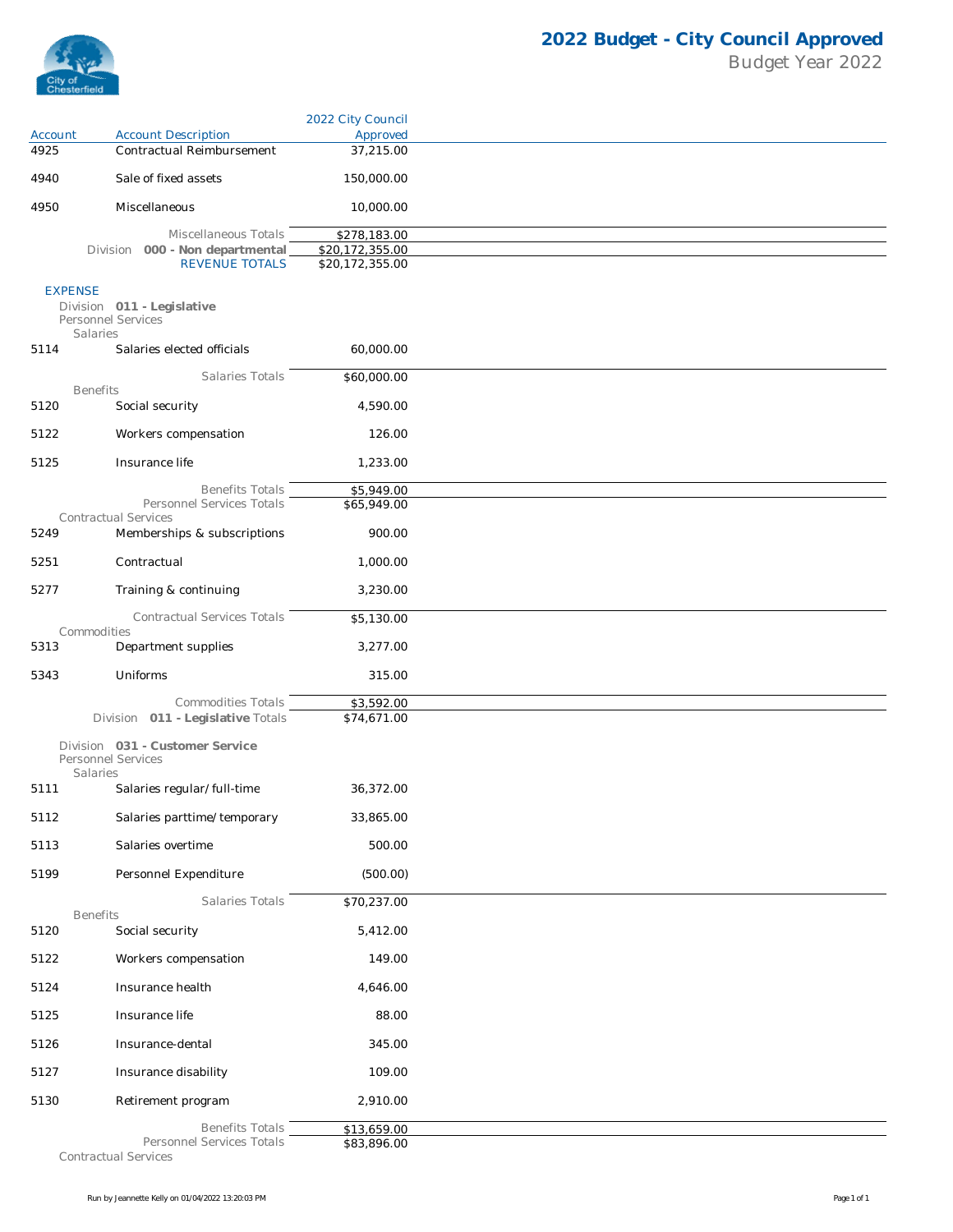

|         |                                                          | 2022 City Council          |
|---------|----------------------------------------------------------|----------------------------|
| Account | <b>Account Description</b>                               | Approved                   |
| 5249    | Memberships & subscriptions                              | 200.00                     |
| 5277    | Training & continuing                                    | 400.00                     |
|         | Contractual Services Totals<br>Commodities               | \$600.00                   |
| 5313    | Department supplies                                      | 300.00                     |
| 5343    | Uniforms                                                 | 200.00                     |
|         | Commodities Totals                                       | \$500.00                   |
|         | Division 031 - Customer Service                          | \$84,996.00                |
|         | Division 034 - Finance<br>Personnel Services<br>Salaries |                            |
| 5111    | Salaries regular/full-time                               | 487,997.00                 |
| 5112    | Salaries parttime/temporary                              | 14,958.00                  |
| 5113    | Salaries overtime                                        | 1,000.00                   |
| 5199    | Personnel Expenditure                                    | (2,000.00)                 |
|         | Salaries Totals                                          | \$501,955.00               |
| 5120    | <b>Benefits</b><br>Social security                       | 38,553.00                  |
| 5122    | Workers compensation                                     | 1,057.00                   |
| 5124    | Insurance health                                         | 34,217.00                  |
| 5125    | Insurance life                                           | 1,183.00                   |
|         |                                                          |                            |
| 5126    | Insurance-dental                                         | 1,722.00                   |
| 5127    | Insurance disability                                     | 1,455.00                   |
| 5130    | Retirement program                                       | 39,040.00                  |
|         | <b>Benefits Totals</b><br>Personnel Services Totals      | \$117,227.00               |
|         | Contractual Services                                     | \$619,182.00               |
| 5210    | Advertising                                              | 225.00                     |
| 5211    | Audit services                                           | 36,000.00                  |
| 5221    | Data processing                                          | 10,000.00                  |
| 5249    | Memberships & subscriptions                              | 4,206.00                   |
| 5251    | Contractual                                              | 460.00                     |
| 5260    | Printing & binding                                       | 3,325.00                   |
| 5261    | Professional services                                    | 1,110.00                   |
| 5277    | Training & continuing                                    | 6,280.00                   |
|         | Contractual Services Totals                              | \$61,606.00                |
| 5313    | Commodities<br>Department supplies                       | 1,000.00                   |
| 5343    | Uniforms                                                 | 280.00                     |
|         |                                                          |                            |
|         | Commodities Totals<br>Division 034 - Finance Totals      | \$1,280.00<br>\$682,068.00 |
|         | Division 036 - Central Services<br>Personnel Services    |                            |
| 5199    | Salaries<br>Personnel Expenditure                        | (10,000.00)                |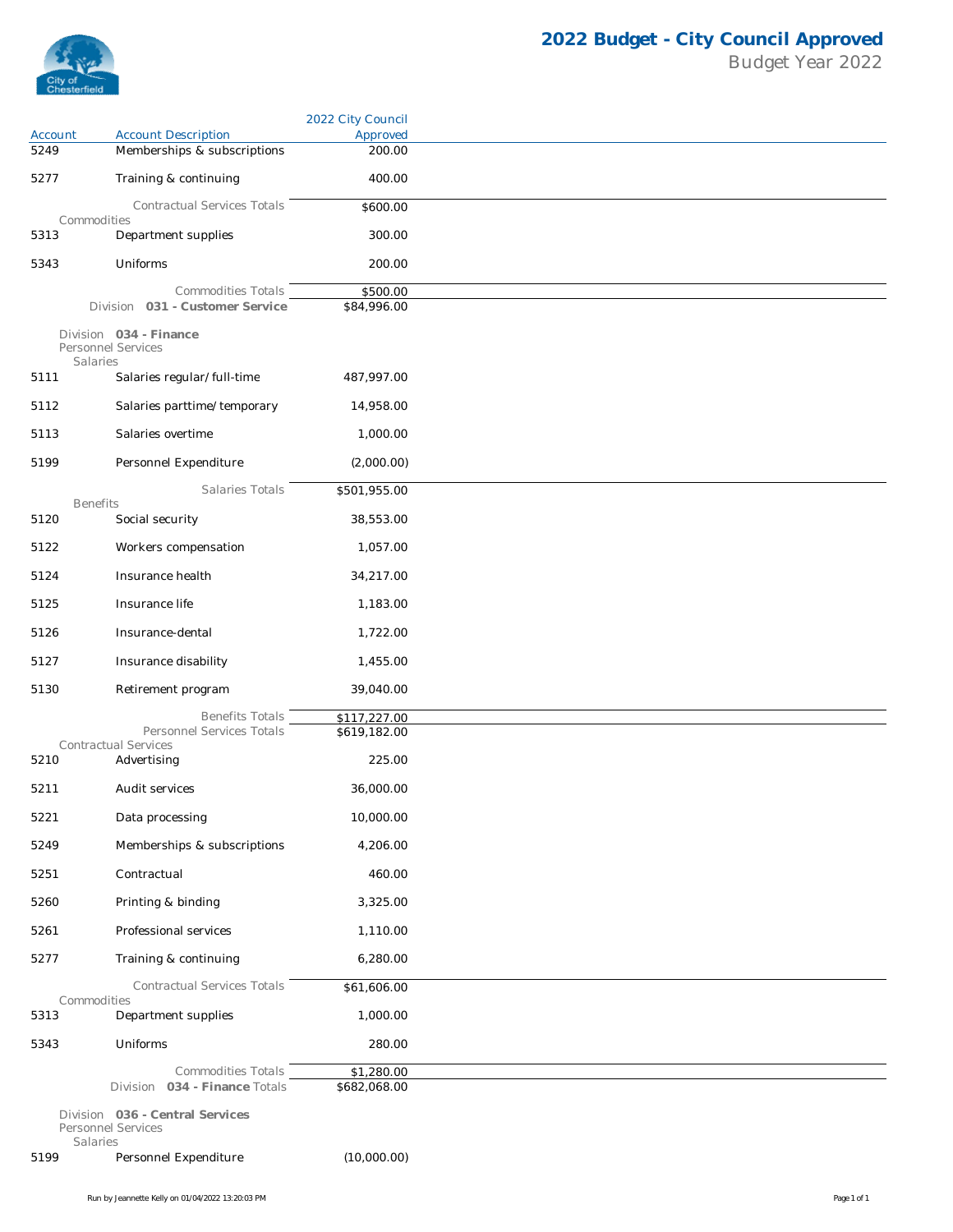

|                         |                                                                      | 2022 City Council |
|-------------------------|----------------------------------------------------------------------|-------------------|
| Account                 | <b>Account Description</b>                                           | Approved          |
|                         | Salaries Totals                                                      | (\$10,000.00)     |
| <b>Benefits</b><br>5124 | Insurance health                                                     | 32,190.00         |
|                         |                                                                      |                   |
| 5126                    | Insurance-dental                                                     | 1,767.00          |
| 5131                    | Health reimbursement                                                 | 100,000.00        |
|                         | <b>Benefits Totals</b><br>Personnel Services Totals                  | \$133,957.00      |
|                         | Contractual Services                                                 | \$123,957.00      |
| 5210                    | Advertising                                                          | 21,300.00         |
| 5212                    | Boards & commissions                                                 | 12,750.00         |
| 5222                    | Education Reimb/Training                                             | 10,000.00         |
| 5224                    | Employee recruitment                                                 | 20,305.00         |
| 5225                    | Employee relations                                                   | 13,127.00         |
| 5233                    | Credit Card Fee                                                      | 5,500.00          |
| 5240                    | Insurance                                                            | 631,906.00        |
| 5247                    | Maintenance & repair-                                                | 1,000.00          |
| 5249                    | Memberships & subscriptions                                          | 13,365.00         |
| 5251                    | Contractual                                                          | 22,200.00         |
| 5252                    | Postage                                                              | 25,500.00         |
| 5260                    | Printing & binding                                                   | 2,025.00          |
| 5261                    | Professional services                                                | 31,827.00         |
|                         |                                                                      |                   |
| 5262                    | Public relations                                                     | 49,000.00         |
| 5263                    | Subdivision beautification                                           | 1,500.00          |
| 5264                    | Legal services                                                       | 369,500.00        |
| 5268                    | Rental equipment                                                     | 59,200.00         |
| 5276                    | Telephone                                                            | 81,600.00         |
| 5277                    | Training & continuing                                                | 4,700.00          |
| 5289                    | Wellness program                                                     | 1,900.00          |
| 5975                    | Allocation                                                           | (162, 400.00)     |
|                         | Contractual Services Totals                                          | \$1,215,805.00    |
| Commodities<br>5325     | Miscellaneous supplies                                               | 14,000.00         |
| 5330                    | Office supplies                                                      | 14,500.00         |
|                         | <b>Commodities Totals</b>                                            | \$28,500.00       |
|                         | Other finance use and source<br><b>Operating Transfers Out</b>       |                   |
| 5990                    | Operating transfers out                                              | 8,578,314.00      |
|                         | <b>Operating Transfers Out Totals</b>                                | \$8,578,314.00    |
|                         | Other finance use and source Totals<br><b>Retirement Forfeitures</b> | \$8,578,314.00    |
| 5133                    | Retirement forfeiture                                                | (30,000.00)       |
|                         | Retirement Forfeitures Totals                                        | (\$30,000.00)     |
|                         | Division 036 - Central Services Totals                               | \$9,916,576.00    |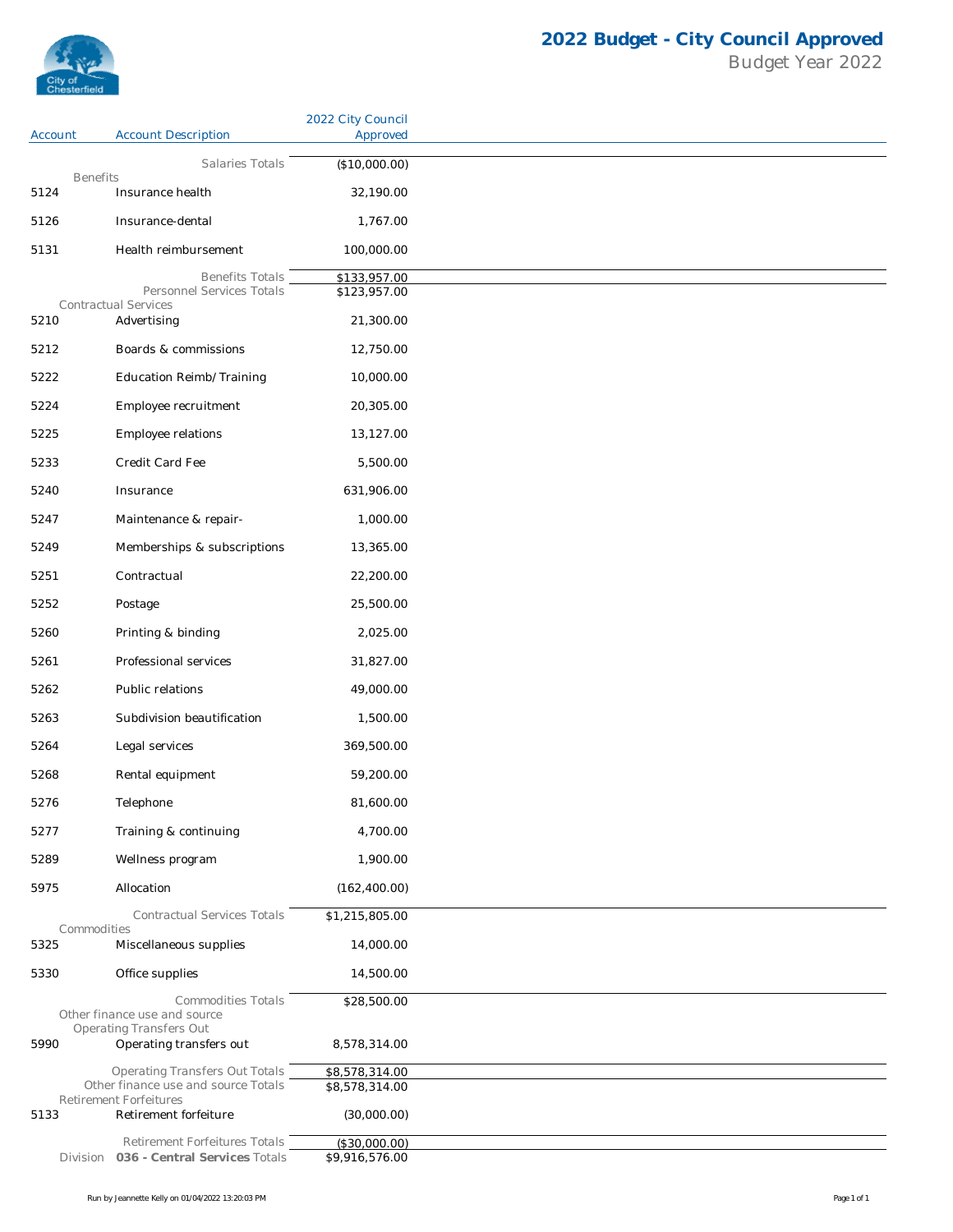

|                  |                                                             | 2022 City Council |
|------------------|-------------------------------------------------------------|-------------------|
| Account          | <b>Account Description</b>                                  | Approved          |
|                  | Division 037 - Information Technology<br>Personnel Services |                   |
| Salaries<br>5111 | Salaries regular/full-time                                  | 616,738.00        |
| 5199             | Personnel Expenditure                                       | (1,500.00)        |
|                  | Salaries Totals                                             | \$615,238.00      |
| <b>Benefits</b>  |                                                             |                   |
| 5120             | Social security                                             | 47,181.00         |
| 5122             | Workers compensation                                        | 1,590.00          |
| 5124             | Insurance health                                            | 43,507.00         |
| 5125             | Insurance life                                              | 1,504.00          |
| 5126             | Insurance-dental                                            | 2,411.00          |
| 5127             | Insurance disability                                        | 1,843.00          |
| 5130             | Retirement program                                          | 49,340.00         |
|                  | <b>Benefits Totals</b>                                      | \$147,376.00      |
|                  | Personnel Services Totals                                   | \$762,614.00      |
| 5221             | Contractual Services<br>Data processing                     | 177,900.00        |
| 5247             | Maintenance & repair-                                       | 15,000.00         |
| 5249             | Memberships & subscriptions                                 | 500.00            |
| 5251             | Contractual                                                 | 117,060.00        |
|                  |                                                             |                   |
| 5260             | Printing & binding                                          | 2,500.00          |
| 5261             | Professional services                                       | 5,000.00          |
| 5277             | Training & continuing                                       | 11,000.00         |
| 5975             | Allocation                                                  | (94,600.00)       |
| Commodities      | <b>Contractual Services Totals</b>                          | \$234,360.00      |
| 5313             | Department supplies                                         | 8,000.00          |
| 5342             | Tools                                                       | 1,000.00          |
| 5343             | Uniforms                                                    | 500.00            |
| 5350             | Computer equip under                                        | 29,000.00         |
|                  | <b>Commodities Totals</b>                                   | \$38,500.00       |
| Capital Outlay   |                                                             |                   |
| 5410             | Computer equipment                                          | 36,000.00         |
|                  | Capital Outlay Totals<br>Division 037 - Information         | \$36,000.00       |
|                  | <b>Technology Totals</b>                                    | \$1,071,474.00    |
| Salaries         | Division 038 - Municipal Court<br>Personnel Services        |                   |
| 5111             | Salaries regular/full-time                                  | 176,341.00        |
| 5113             | Salaries overtime                                           | 1,000.00          |
| 5199             | Personnel Expenditure                                       | (500.00)          |
|                  | Salaries Totals                                             | \$176,841.00      |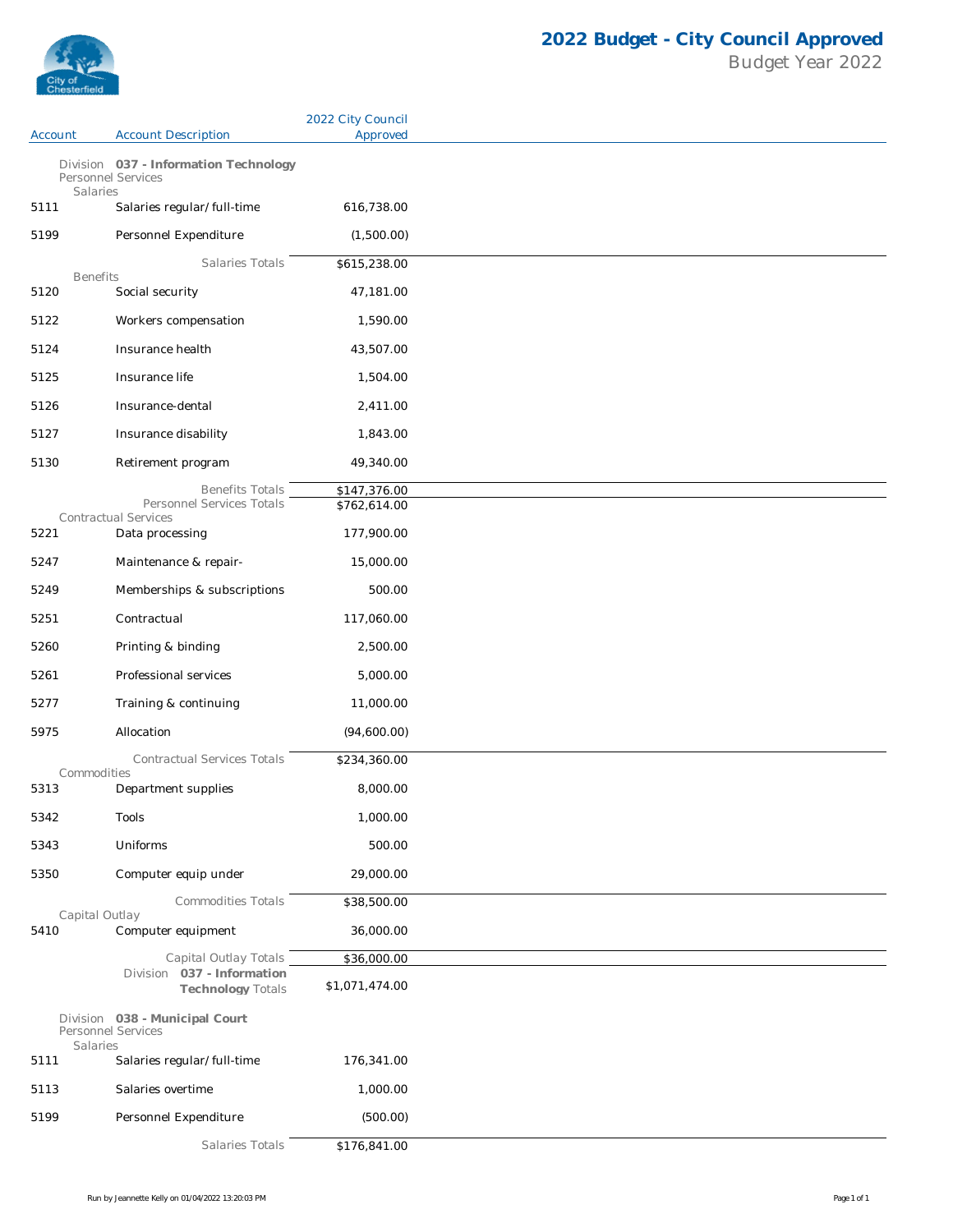

|                            |                                                             | 2022 City Council |
|----------------------------|-------------------------------------------------------------|-------------------|
| Account<br><b>Benefits</b> | <b>Account Description</b>                                  | Approved          |
| 5120                       | Social security                                             | 13,567.00         |
| 5122                       | Workers compensation                                        | 372.00            |
| 5124                       | Insurance health                                            | 20,281.00         |
| 5125                       | Insurance life                                              | 429.00            |
| 5126                       | Insurance-dental                                            | 1,445.00          |
| 5127                       | Insurance disability                                        | 527.00            |
| 5130                       | Retirement program                                          | 14,108.00         |
|                            | <b>Benefits Totals</b>                                      | \$50,729.00       |
|                            | Personnel Services Totals                                   | \$227,570.00      |
| 5221                       | <b>Contractual Services</b><br>Data processing              | 500.00            |
| 5249                       | Memberships & subscriptions                                 | 300.00            |
| 5260                       | Printing & binding                                          | 4,000.00          |
| 5261                       | Professional services                                       | 51,150.00         |
| 5277                       | Training & continuing                                       | 3,635.00          |
|                            | Contractual Services Totals                                 | \$59,585.00       |
| Commodities                |                                                             |                   |
| 5313                       | Department supplies                                         | 3,000.00          |
|                            | Commodities Totals<br>Division 038 - Municipal Court Totals | \$3,000.00        |
|                            |                                                             | \$290,155.00      |
| Salaries                   | Division 051 - City Administrator<br>Personnel Services     |                   |
| 5111                       | Salaries regular/full-time                                  | 392,080.00        |
| 5199                       | Personnel Expenditure                                       | (20,000.00)       |
|                            | Salaries Totals                                             | \$372,080.00      |
| <b>Benefits</b><br>5120    | Social security                                             | 29,995.00         |
| 5122                       | Workers compensation                                        | 822.00            |
| 5124                       | Insurance health                                            | 37,615.00         |
| 5125                       | Insurance life                                              | 954.00            |
| 5126                       | Insurance-dental                                            | 1,716.00          |
| 5127                       | Insurance disability                                        | 1,172.00          |
| 5130                       | Retirement program                                          | 31,367.00         |
|                            | <b>Benefits Totals</b>                                      | \$103,641.00      |
|                            | Personnel Services Totals                                   | \$475,721.00      |
| 5223                       | Contractual Services<br>Election expense                    | 37,000.00         |
| 5227                       | Environmental Expenditures                                  | 6,100.00          |
| 5249                       | Memberships & subscriptions                                 | 3,914.00          |
| 5251                       | Contractual                                                 | 1.00              |
| 5260                       | Printing & binding                                          | 1,000.00          |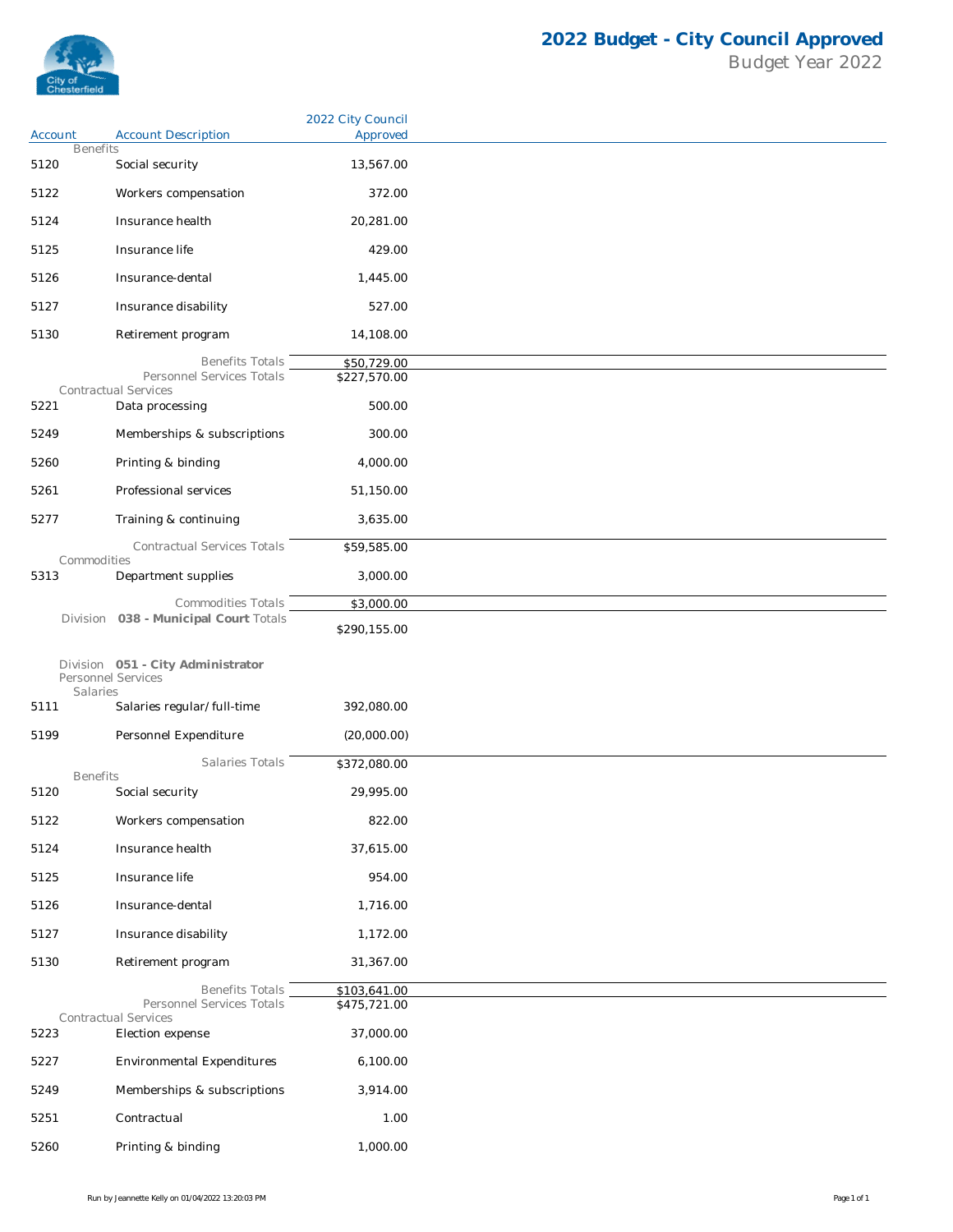

|         |                                                           | 2022 City Council          |
|---------|-----------------------------------------------------------|----------------------------|
| Account | <b>Account Description</b>                                | Approved                   |
| 5277    | Training & continuing                                     | 13,470.00                  |
|         | Contractual Services Totals<br>Commodities                | \$61,485.00                |
| 5313    | Department supplies                                       | 2,000.00                   |
| 5343    | Uniforms                                                  | 500.00                     |
|         | Commodities Totals                                        | \$2,500.00                 |
|         | Division 051 - City Administrator<br>Totals               | \$539,706.00               |
|         | Division 061 - Planning<br>Personnel Services<br>Salaries |                            |
| 5111    | Salaries regular/full-time                                | 613,153.00                 |
| 5113    | Salaries overtime                                         | 2,000.00                   |
| 5199    | Personnel Expenditure                                     | (6,000.00)                 |
|         | Salaries Totals                                           | \$609,153.00               |
| 5120    | <b>Benefits</b><br>Social security                        | 47,060.00                  |
| 5122    | Workers compensation                                      | 1,290.00                   |
| 5124    | Insurance health                                          | 68,885.00                  |
| 5125    | Insurance life                                            | 1,489.00                   |
|         |                                                           |                            |
| 5126    | Insurance-dental                                          | 3,915.00                   |
| 5127    | Insurance disability                                      | 1,832.00                   |
| 5130    | Retirement program                                        | 49,053.00                  |
|         | <b>Benefits Totals</b>                                    | \$173,524.00               |
|         | Personnel Services Totals<br>Contractual Services         | \$782,677.00               |
| 5210    | Advertising                                               | 3,000.00                   |
| 5247    | Maintenance & repair-                                     | 250.00                     |
| 5249    | Memberships & subscriptions                               | 9,500.00                   |
| 5251    | Contractual                                               | 14,100.00                  |
| 5260    | Printing & binding                                        | 3,800.00                   |
| 5261    | Professional services                                     | 9,000.00                   |
| 5277    | Training & continuing                                     | 6,050.00                   |
|         | Contractual Services Totals                               | \$45,700.00                |
| 5313    | Commodities<br>Department supplies                        | 1,750.00                   |
| 5343    | Uniforms                                                  | 1,250.00                   |
|         |                                                           |                            |
|         | Commodities Totals<br>Division 061 - Planning Totals      | \$3,000.00<br>\$831,377.00 |
|         | Division 071 - Engineering<br>Personnel Services          |                            |
| 5111    | Salaries<br>Salaries regular/full-time                    | 682,384.00                 |
| 5112    | Salaries parttime/temporary                               | 14,600.00                  |
| 5113    | Salaries overtime                                         | 4,000.00                   |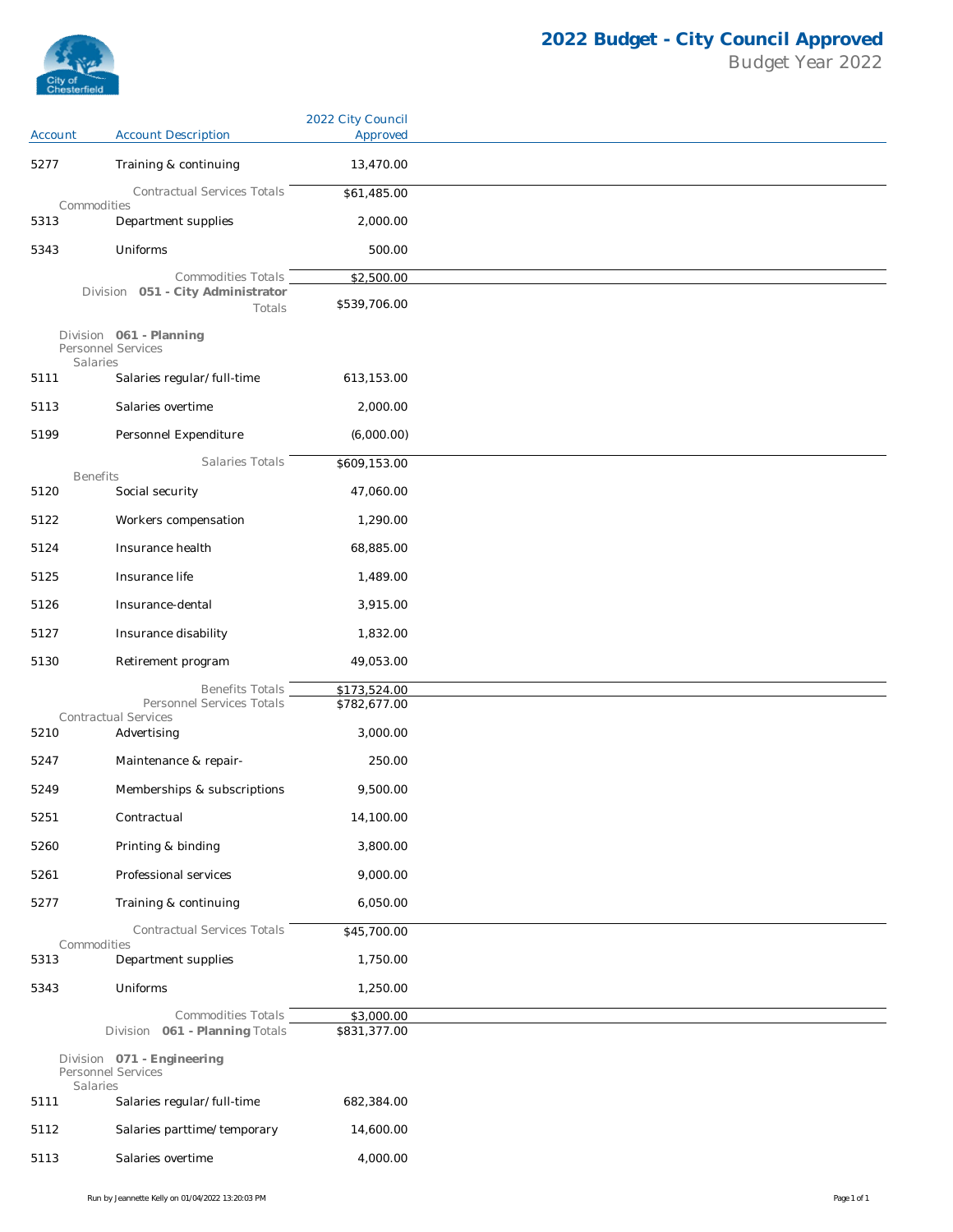

|         |                                                         | 2022 City Council            |
|---------|---------------------------------------------------------|------------------------------|
| Account | <b>Account Description</b>                              | Approved                     |
| 5199    | Personnel Expenditure                                   | (5,000.00)                   |
|         | Salaries Totals<br><b>Benefits</b>                      | \$695,984.00                 |
| 5120    | Social security                                         | 53,626.00                    |
| 5122    | Workers compensation                                    | 11,883.00                    |
| 5124    | Insurance health                                        | 64,240.00                    |
| 5125    | Insurance life                                          | 1,662.00                     |
| 5126    | Insurance-dental                                        | 4,811.00                     |
| 5127    | Insurance disability                                    | 2,039.00                     |
| 5130    | Retirement program                                      | 54,591.00                    |
|         |                                                         |                              |
|         | <b>Benefits Totals</b><br>Personnel Services Totals     | \$192,852.00<br>\$888,836.00 |
|         | Contractual Services                                    |                              |
| 5210    | Advertising                                             | 7,320.00                     |
| 5247    | Maintenance & repair-                                   | 900.00                       |
| 5249    | Memberships & subscriptions                             | 3,325.00                     |
| 5251    | Contractual                                             | 16,960.00                    |
| 5261    | Professional services                                   | 12,000.00                    |
| 5277    | Training & continuing                                   | 7,960.00                     |
|         | Contractual Services Totals                             | \$48,465.00                  |
| 5313    | Commodities<br>Department supplies                      | 4,300.00                     |
| 5342    | Tools                                                   | 500.00                       |
| 5343    | Uniforms                                                | 2,200.00                     |
|         |                                                         |                              |
|         | Commodities Totals<br>Division 071 - Engineering Totals | \$7,000.00<br>\$944,301.00   |
|         | Division 072 - Street Maintenance<br>Personnel Services |                              |
| 5111    | Salaries<br>Salaries regular/full-time                  | 1,438,301.00                 |
| 5113    | Salaries overtime                                       | 60,000.00                    |
| 5199    | Personnel Expenditure                                   | (55,000.00)                  |
|         | Salaries Totals                                         | \$1,443,301.00               |
|         | <b>Benefits</b>                                         |                              |
| 5120    | Social security                                         | 114,621.00                   |
| 5122    | Workers compensation                                    | 123,014.00                   |
| 5124    | Insurance health                                        | 244,268.00                   |
| 5125    | Insurance life                                          | 3,486.00                     |
| 5126    | Insurance-dental                                        | 15,729.00                    |
| 5127    | Insurance disability                                    | 4,292.00                     |
| 5130    | Retirement program                                      | 115,065.00                   |
|         | <b>Benefits Totals</b>                                  | \$620,475.00                 |
|         | Personnel Services Totals                               | \$2,063,776.00               |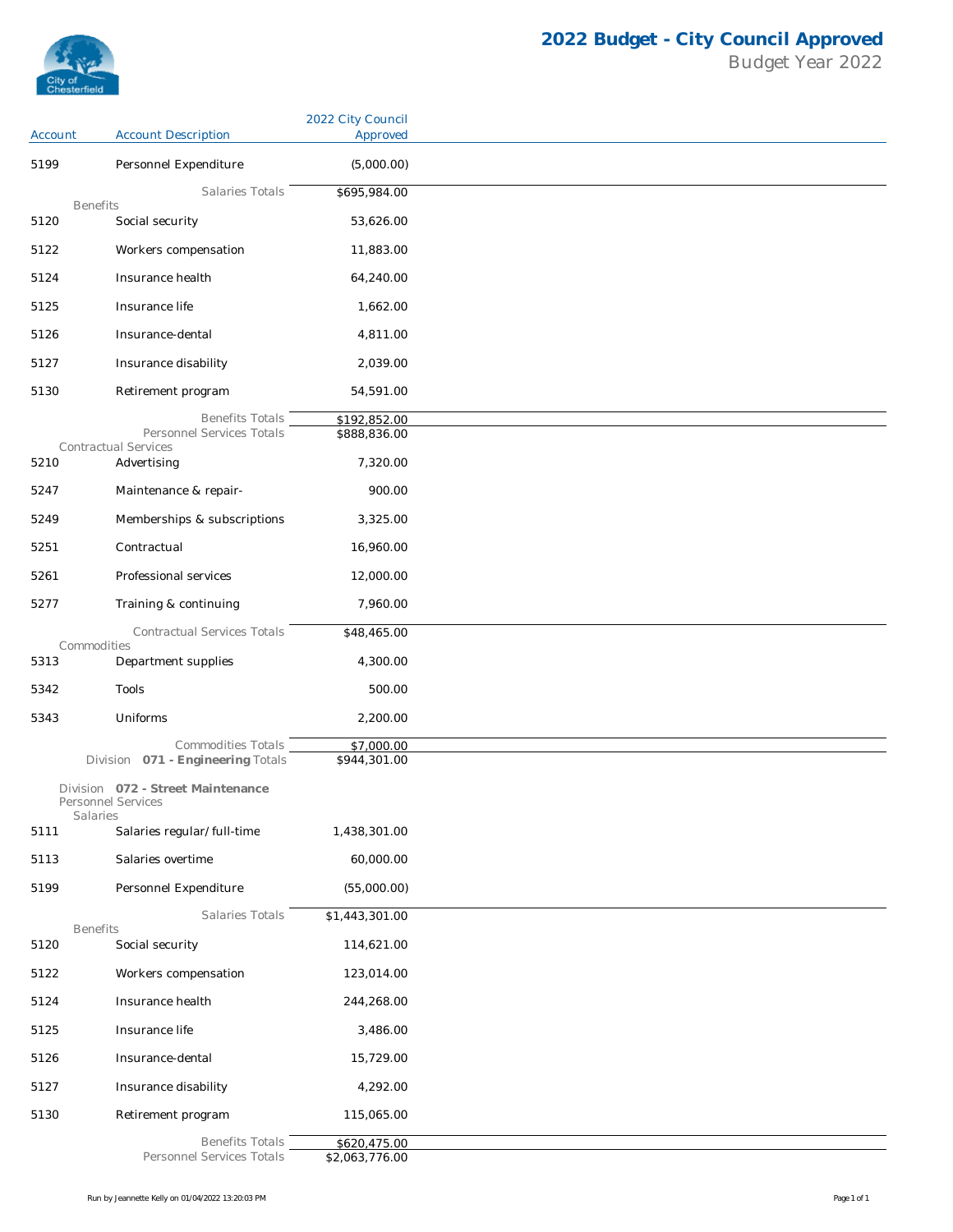

|         |                                                                      | 2022 City Council            |
|---------|----------------------------------------------------------------------|------------------------------|
| Account | <b>Account Description</b><br><b>Contractual Services</b>            | Approved                     |
| 5242    | Residential Street Tree                                              | 60,000.00                    |
| 5249    | Memberships & subscriptions                                          | 280.00                       |
| 5251    | Contractual                                                          | 341,100.00                   |
| 5268    | Rental equipment                                                     | 10,000.00                    |
| 5275    | Taxes                                                                | 24,000.00                    |
| 5276    | Telephone                                                            | 11,800.00                    |
| 5277    | Training & continuing                                                | 6,100.00                     |
| 5285    | Utilities-electric                                                   | 45,500.00                    |
| 5286    | Utilities-gas                                                        | 9,500.00                     |
|         | Utilities-water                                                      | 3,000.00                     |
| 5287    |                                                                      |                              |
| 5288    | Utilities-sewer                                                      | 2,500.00                     |
|         | Contractual Services Totals<br>Commodities                           | \$513,780.00                 |
| 5313    | Department supplies                                                  | 205,000.00                   |
| 5340    | Salt & abrasives                                                     | 221,000.00                   |
| 5342    | Tools                                                                | 4,500.00                     |
| 5343    | Uniforms                                                             | 12,500.00                    |
|         | Commodities Totals                                                   | \$443,000.00                 |
| 5440    | Capital Outlay<br>Machinery & equipment                              | 111,400.00                   |
|         |                                                                      |                              |
|         | Capital Outlay Totals<br>Division 072 - Street Maintenance           | \$111,400.00                 |
|         | Totals                                                               | \$3,131,956.00               |
|         | Division 073 - Vehicle Maintenance<br>Personnel Services<br>Salaries |                              |
| 5111    | Salaries regular/full-time                                           | 306,873.00                   |
| 5113    | Salaries overtime                                                    | 12,000.00                    |
| 5199    | Personnel Expenditure                                                | (1,000.00)                   |
|         | Salaries Totals                                                      | \$317,873.00                 |
| 5120    | <b>Benefits</b><br>Social security                                   | 24,394.00                    |
| 5122    | Workers compensation                                                 | 11,544.00                    |
| 5124    | Insurance health                                                     | 42,260.00                    |
| 5125    | Insurance life                                                       | 745.00                       |
| 5126    | Insurance-dental                                                     | 2,713.00                     |
|         |                                                                      |                              |
| 5127    | Insurance disability                                                 | 917.00                       |
| 5130    | Retirement program                                                   | 24,550.00                    |
|         | <b>Benefits Totals</b><br>Personnel Services Totals                  | \$107,123.00<br>\$424,996.00 |
|         | Contractual Services                                                 |                              |
| 5247    | Maintenance & repair-                                                | 103,000.00                   |
| 5248    | Maintenance & repair vehicles                                        | 135,000.00                   |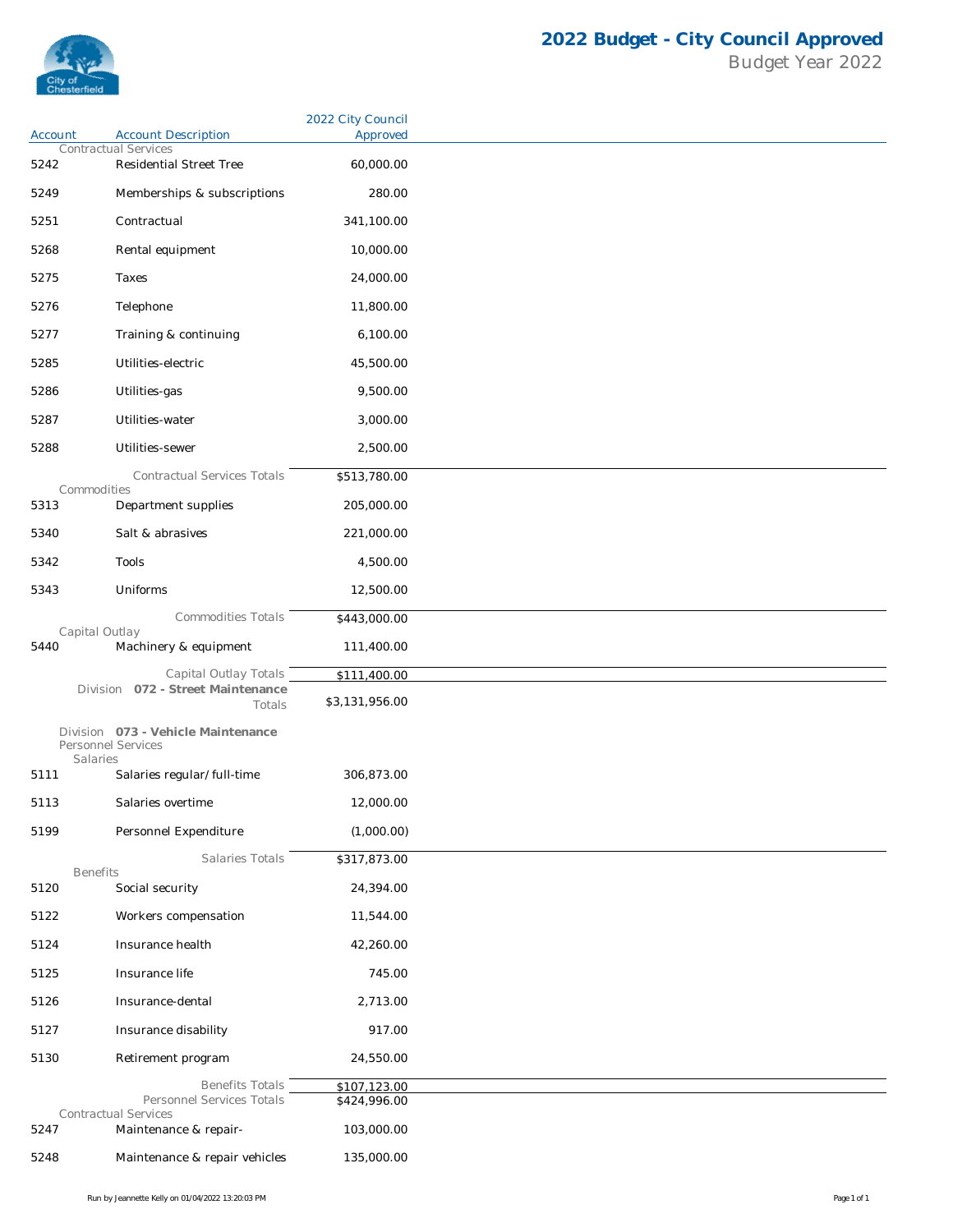

|         |                                                             | 2022 City Council |
|---------|-------------------------------------------------------------|-------------------|
| Account | <b>Account Description</b>                                  | Approved          |
| 5249    | Memberships & subscriptions                                 | 25,200.00         |
| 5251    | Contractual                                                 | 1,500.00          |
| 5268    | Rental equipment                                            | 5,500.00          |
| 5277    | Training & continuing                                       | 2,400.00          |
| 5975    | Allocation                                                  | (185,000.00)      |
|         | <b>Contractual Services Totals</b>                          | \$87,600.00       |
| 5313    | Commodities<br>Department supplies                          | 10,500.00         |
| 5318    | Gasoline & oil                                              | 295,000.00        |
| 5342    | Tools                                                       | 5,500.00          |
| 5343    | Uniforms                                                    | 2,500.00          |
|         | Commodities Totals                                          | \$313,500.00      |
| 5440    | Capital Outlay<br>Machinery & equipment                     | 62,500.00         |
|         |                                                             |                   |
| 5460    | Automobiles & trucks                                        | 56,000.00         |
|         | Capital Outlay Totals<br>Division 073 - Vehicle Maintenance | \$118,500.00      |
|         | Totals                                                      | \$944,596.00      |
|         | Division 075 - Street Lights<br><b>Contractual Services</b> |                   |
| 5251    | Contractual                                                 | 14,000.00         |
| 5274    | Street lighting                                             | 21,500.00         |
|         | Contractual Services Totals                                 | \$35,500.00       |
|         | Division 075 - Street Lights Totals                         | \$35,500.00       |
|         | Division 076 - Facility Maintenance<br>Personnel Services   |                   |
| 5111    | Salaries<br>Salaries regular/full-time                      | 361,914.00        |
| 5112    | Salaries parttime/temporary                                 | 33,470.00         |
| 5113    | Salaries overtime                                           | 4,500.00          |
|         |                                                             |                   |
| 5199    | Personnel Expenditure                                       | (4,500.00)        |
|         | Salaries Totals<br><b>Benefits</b>                          | \$395,384.00      |
| 5120    | Social security                                             | 30,592.00         |
| 5122    | Workers compensation                                        | 19,695.00         |
| 5124    | Insurance health                                            | 53,250.00         |
| 5125    | Insurance life                                              | 881.00            |
| 5126    | Insurance-dental                                            | 3,160.00          |
| 5127    | Insurance disability                                        | 1,082.00          |
| 5130    | Retirement program                                          | 28,954.00         |
|         | <b>Benefits Totals</b>                                      | \$137,614.00      |
|         | Personnel Services Totals<br>Contractual Services           | \$532,998.00      |
| 5246    | Maintenance & repair-                                       | 42,000.00         |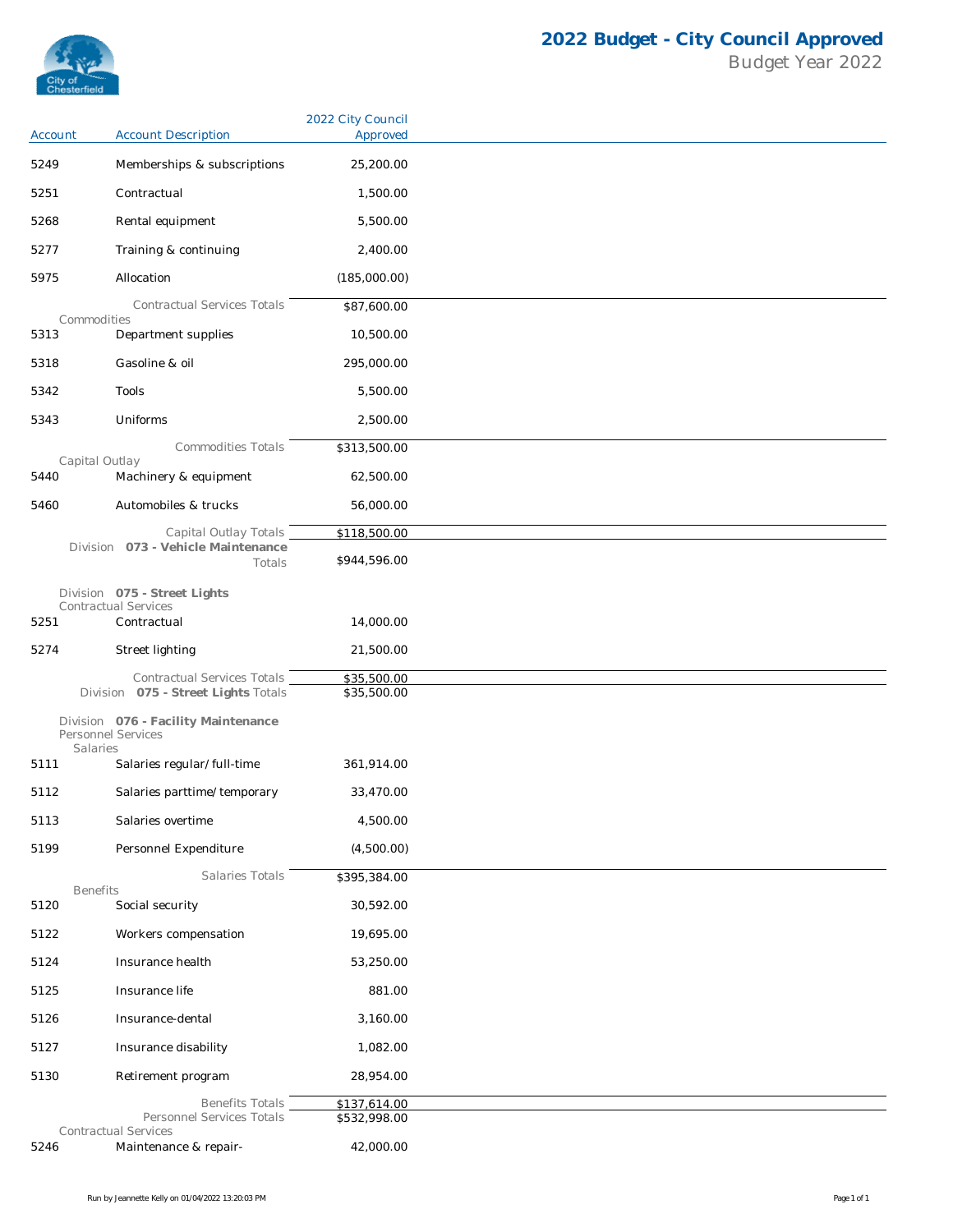

| Account        | <b>Account Description</b>                                      | 2022 City Council<br>Approved      |
|----------------|-----------------------------------------------------------------|------------------------------------|
| 5247           | Maintenance & repair-                                           | 32,000.00                          |
| 5249           | Memberships & subscriptions                                     | 200.00                             |
| 5251           | Contractual                                                     | 59,000.00                          |
|                |                                                                 | 750.00                             |
| 5268           | Rental equipment                                                |                                    |
| 5277           | Training & continuing                                           | 1,000.00                           |
| 5285           | Utilities-electric                                              | 149,000.00                         |
| 5286           | Utilities-gas                                                   | 48,000.00                          |
| 5287           | Utilities-water                                                 | 24,000.00                          |
| 5288           | Utilities-sewer                                                 | 7,000.00                           |
|                | Contractual Services Totals<br>Commodities                      | \$362,950.00                       |
| 5313           | Department supplies                                             | 51,000.00                          |
| 5340           | Salt & abrasives                                                | 1,000.00                           |
| 5342           | Tools                                                           | 4,000.00                           |
| 5343           | Uniforms                                                        | 3,600.00                           |
|                | <b>Commodities Totals</b>                                       | \$59,600.00                        |
| 5460           | Capital Outlay<br>Automobiles & trucks                          | 22,800.00                          |
| 5470           | Improvements building &                                         | 26,500.00                          |
|                | Capital Outlay Totals                                           | \$49,300.00                        |
|                | Division 076 - Facility Maintenance<br>Totals.                  | \$1,004,848.00                     |
|                | <b>EXPENSE TOTALS</b>                                           | \$19,552,224.00                    |
|                | Fund 001 - General Fund Totals                                  |                                    |
|                |                                                                 |                                    |
|                | <b>REVENUE TOTALS</b><br><b>EXPENSE TOTALS</b>                  | \$20,172,355.00<br>\$19,552,224.00 |
|                | Fund 001 - General Fund Totals                                  | \$620,131.00                       |
|                | Fund 020 - Brandywine NID Assessments                           |                                    |
| <b>REVENUE</b> | Division 000 - Non departmental                                 |                                    |
|                | Miscellaneous                                                   |                                    |
| 4921           | NID reimbursement                                               | 52,482.00                          |
|                | Miscellaneous Totals<br>Division 000 - Non departmental         | \$52,482.00<br>\$52,482.00         |
| <b>EXPENSE</b> | <b>REVENUE TOTALS</b>                                           | \$52,482.00                        |
|                | Division 079 - Capital Projects<br>Other finance use and source |                                    |
| 5990           | <b>Operating Transfers Out</b><br>Operating transfers out       | 53,200.00                          |
|                | <b>Operating Transfers Out Totals</b>                           | \$53,200.00                        |
|                | Other finance use and source Totals                             | \$53,200.00<br>\$53,200.00         |
|                | Division 079 - Capital Projects Totals<br><b>EXPENSE TOTALS</b> | \$53,200.00                        |
|                | Fund 020 - Brandywine NID Assessments                           |                                    |
|                | Totals<br><b>REVENUE TOTALS</b>                                 | \$52,482.00                        |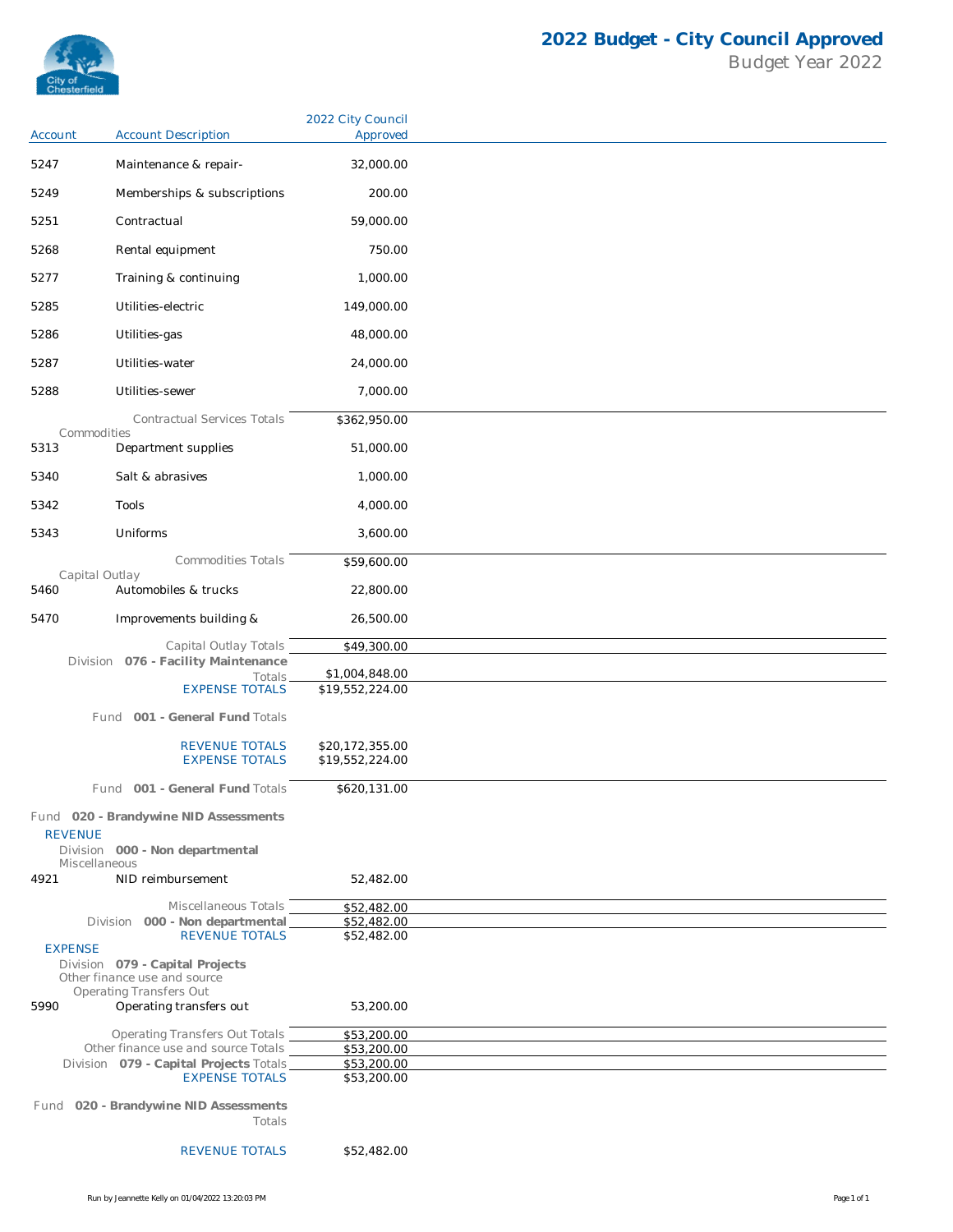

|                |                                                                  | 2022 City Council            |  |
|----------------|------------------------------------------------------------------|------------------------------|--|
| Account        | <b>Account Description</b>                                       | Approved                     |  |
|                | <b>EXPENSE TOTALS</b>                                            | \$53,200.00                  |  |
|                | Fund 020 - Brandywine NID Assessments<br>Totals                  | (\$718.00)                   |  |
| <b>REVENUE</b> | Fund 110 - Sewer lateral fund                                    |                              |  |
|                | Division 000 - Non departmental<br><b>Charges for Services</b>   |                              |  |
| 4660           | Sewer lateral fees revenue                                       | 440,000.00                   |  |
|                | <b>Charges for Services Totals</b>                               | \$440,000.00                 |  |
|                | Division 000 - Non departmental<br><b>REVENUE TOTALS</b>         | \$440,000.00<br>\$440,000.00 |  |
| <b>EXPENSE</b> | Division 072 - Street Maintenance                                |                              |  |
| 5245           | Contractual Services<br>Maint. repair sewer lateral              | 440,000.00                   |  |
|                | Contractual Services Totals                                      | \$440,000.00                 |  |
|                | Division 072 - Street Maintenance                                |                              |  |
|                | Totals.<br><b>EXPENSE TOTALS</b>                                 | \$440,000.00<br>\$440,000.00 |  |
|                | Fund 110 - Sewer lateral fund Totals                             |                              |  |
|                |                                                                  |                              |  |
|                | <b>REVENUE TOTALS</b><br><b>EXPENSE TOTALS</b>                   | \$440,000.00<br>\$440,000.00 |  |
|                | Fund 110 - Sewer lateral fund Totals                             | \$0.00                       |  |
|                | Fund 111 - Chesterfield Valley TIF Fund                          |                              |  |
| <b>REVENUE</b> | Division 000 - Non departmental<br>Miscellaneous                 |                              |  |
| 4950           | Miscellaneous                                                    | 10,000.00                    |  |
|                | Miscellaneous Totals                                             | \$10,000.00                  |  |
|                | Division 000 - Non departmental                                  | \$10,000.00                  |  |
| <b>EXPENSE</b> | <b>REVENUE TOTALS</b>                                            | \$10,000.00                  |  |
|                | Division 072 - Street Maintenance<br><b>Contractual Services</b> |                              |  |
| 5261           | Professional services                                            | 10,000.00                    |  |
|                | Contractual Services Totals                                      | \$10,000.00                  |  |
|                | Division 072 - Street Maintenance                                | \$10,000.00                  |  |
|                | <b>EXPENSE TOTALS</b>                                            | \$10,000.00                  |  |
|                | Fund 111 - Chesterfield Valley TIF Fund                          |                              |  |
|                | <b>REVENUE TOTALS</b>                                            | \$10,000.00                  |  |
|                | <b>EXPENSE TOTALS</b>                                            | \$10,000.00                  |  |
|                | Fund 111 - Chesterfield Valley TIF Fund                          | \$0.00                       |  |
| <b>REVENUE</b> | Fund 114 - Police forfeiture fund                                |                              |  |
|                | Division 000 - Non departmental<br>Intergovernmental             |                              |  |
| 4372           | DOJ Forf Funds                                                   | 2,500.00                     |  |
| 4374           | Treasury Forf Funds                                              | 2,500.00                     |  |
|                | Intergovernmental Totals                                         | \$5,000.00                   |  |
|                | Division 000 - Non departmental                                  | \$5,000.00                   |  |
|                | <b>REVENUE TOTALS</b>                                            | \$5,000.00                   |  |

EXPENSE

Division **041 - Police**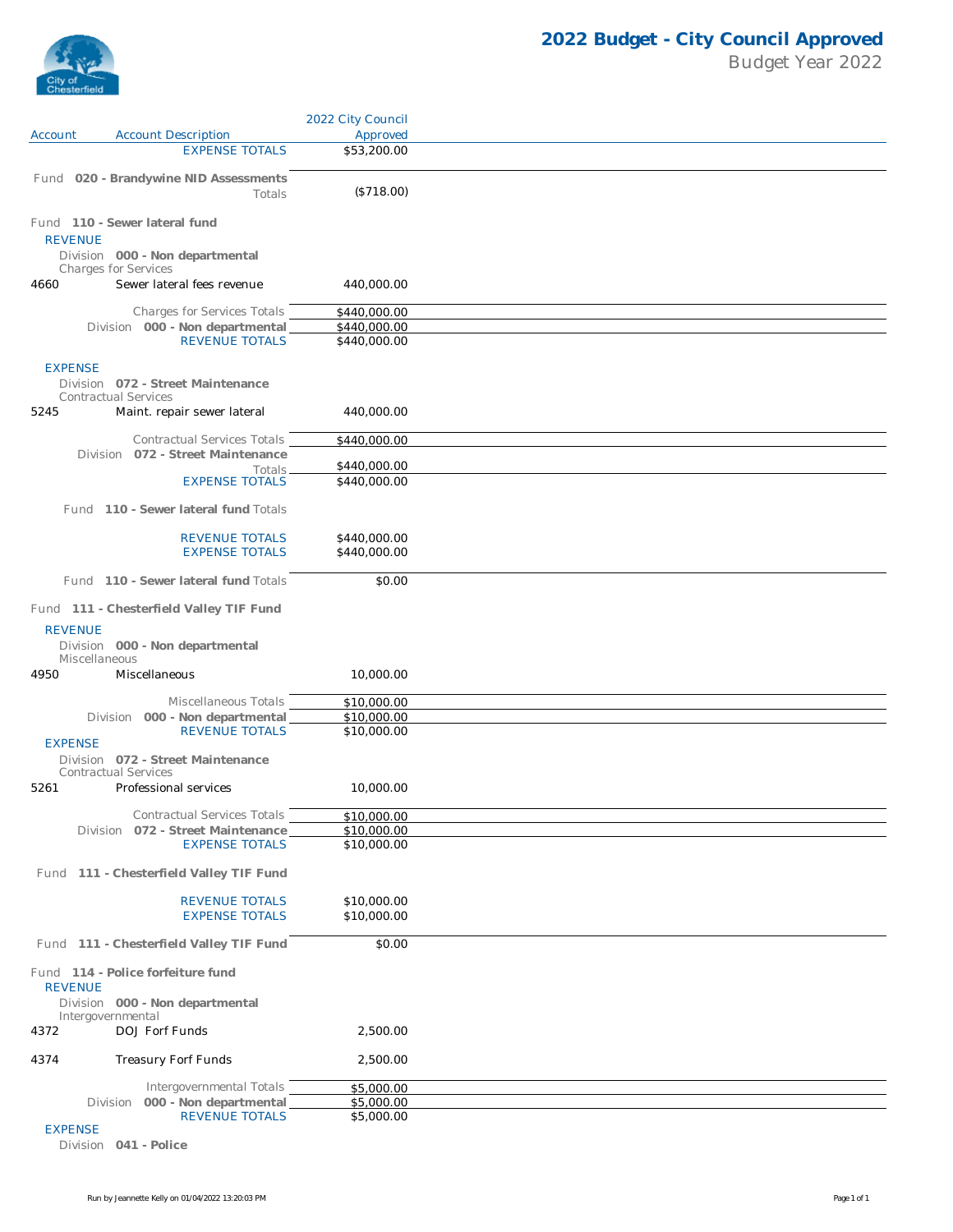

|                |                                                          | 2022 City Council                |
|----------------|----------------------------------------------------------|----------------------------------|
| Account        | <b>Account Description</b><br>Commodities                | Approved                         |
| 5313           | Department supplies                                      | 2,500.00                         |
|                | Commodities Totals                                       | \$2,500.00                       |
|                | Division 041 - Police Totals                             | \$2,500.00                       |
|                | <b>EXPENSE TOTALS</b>                                    | \$2,500.00                       |
|                | Fund 114 - Police forfeiture fund Totals                 |                                  |
|                | <b>REVENUE TOTALS</b>                                    | \$5,000.00                       |
|                | <b>EXPENSE TOTALS</b>                                    | \$2,500.00                       |
|                | Fund 114 - Police forfeiture fund Totals                 | \$2,500.00                       |
|                | Fund 119 - Parks sales tax                               |                                  |
| <b>REVENUE</b> |                                                          |                                  |
|                | Division 000 - Non departmental                          |                                  |
| 4200           | <b>Municipal Taxes</b><br>Sales tax                      | 6,474,100.00                     |
|                |                                                          |                                  |
|                | <b>Municipal Taxes Totals</b><br>Intergovernmental       | \$6,474,100.00                   |
| 4381           | Miscellaneous Grant                                      | 525,000.00                       |
|                | Intergovernmental Totals                                 | \$525,000.00                     |
|                | Charges for Services                                     |                                  |
| 4610           | Parks charges & fees                                     | 230,800.00                       |
| 4612           | Dog tags                                                 | 20,000.00                        |
| 4620           | General rev concession-cvac                              | 450,000.00                       |
| 4621           | Soda exclusivity-cvac                                    | 1,500.00                         |
| 4622           | Soda rebates-cvac                                        | 5,000.00                         |
| 4630           | General rev-concession cp                                | 53,000.00                        |
| 4635           | Gen Revenue - concession -                               | 385,000.00                       |
| 4640           | Pool revenue                                             | 215,800.00                       |
| 4641           | Pool program                                             | 35,000.00                        |
| 4650           | Parks contributions                                      | 115,000.00                       |
| 4680           | Field rentals                                            | 425,000.00                       |
| 4685           | Amphitheater Rental                                      | 189,500.00                       |
|                | Charges for Services Totals                              | \$2,125,600.00                   |
|                | Investment Income<br>Interest on investments             |                                  |
| 4901           |                                                          | 15,000.00                        |
|                | <b>Investment Income Totals</b><br>Miscellaneous         | \$15,000.00                      |
| 4950           | Miscellaneous                                            | 5,460.00                         |
|                | Miscellaneous Totals                                     | \$5,460.00                       |
|                | Division 000 - Non departmental<br><b>REVENUE TOTALS</b> | \$9,145,160.00<br>\$9,145,160.00 |
|                |                                                          |                                  |
| <b>EXPENSE</b> | Division 084 - Parks and Recreation                      |                                  |
|                | Personnel Services                                       |                                  |
| 5111           | Salaries<br>Salaries regular/full-time                   | 1,963,167.00                     |
|                |                                                          |                                  |
| 5112           | Salaries parttime/temporary                              | 174,729.00                       |
| 5113           | Salaries overtime                                        | 15,000.00                        |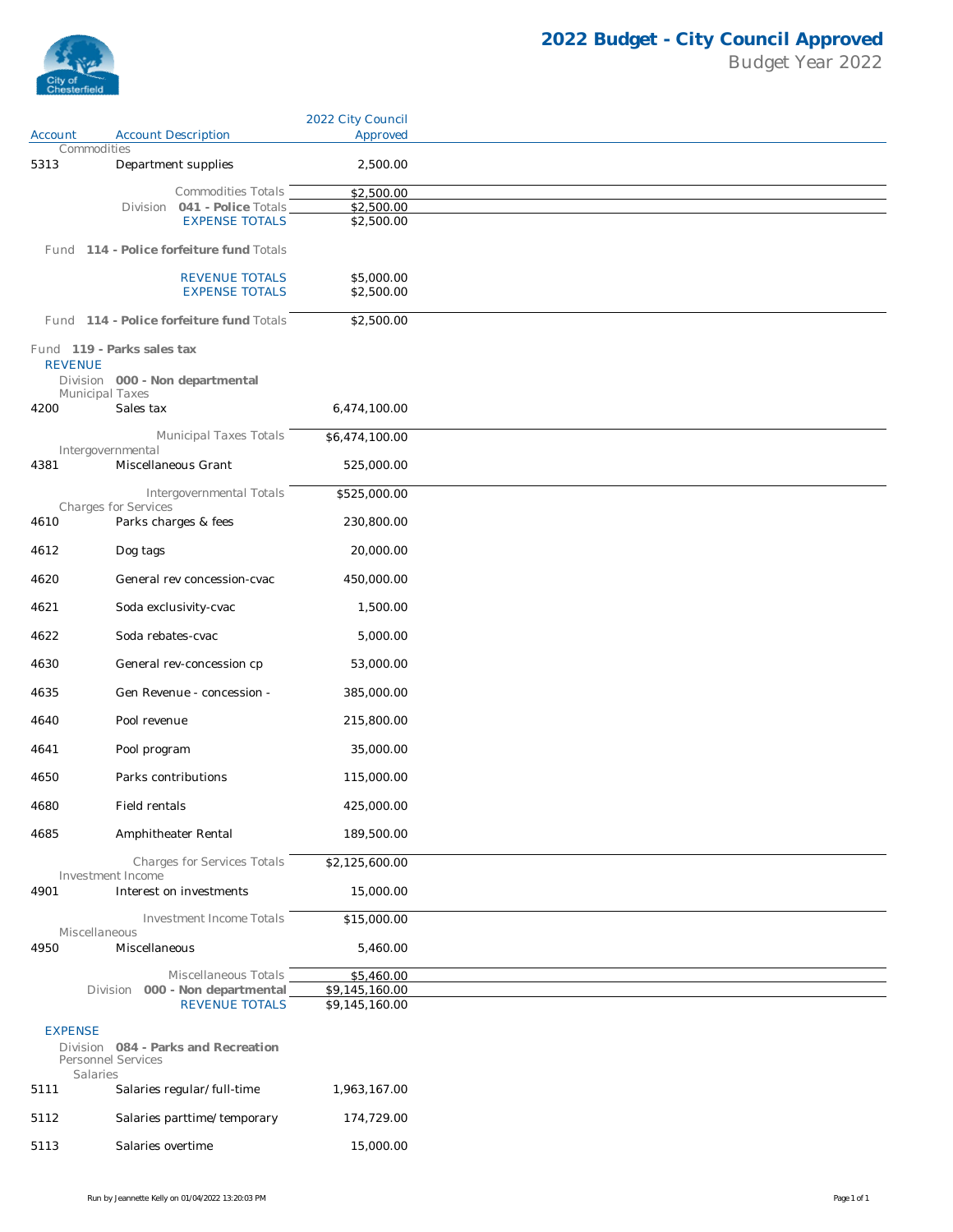

## **2022 Budget - City Council Approved** Budget Year 2022

|                 |                                                   | 2022 City Council |
|-----------------|---------------------------------------------------|-------------------|
| Account         | <b>Account Description</b>                        | Approved          |
| 5199            | Personnel Expenditure                             | (30,000.00)       |
| <b>Benefits</b> | Salaries Totals                                   | \$2,122,896.00    |
| 5120            | Social security                                   | 164,697.00        |
| 5122            | Workers compensation                              | 94,177.00         |
| 5124            | Insurance health                                  | 302,163.00        |
| 5125            | Insurance life                                    | 4,763.00          |
| 5126            | Insurance-dental                                  | 18,726.00         |
| 5127            | Insurance disability                              | 5,860.00          |
| 5130            | Retirement program                                | 157,054.00        |
|                 | <b>Benefits Totals</b>                            | \$747,440.00      |
|                 | Personnel Services Totals<br>Contractual Services | \$2,870,336.00    |
| 5210            | Advertising                                       | 21,750.00         |
| 5221            | Data processing                                   | 6,100.00          |
| 5224            | Employee recruitment                              | 2,500.00          |
| 5233            | Credit Card Fee                                   | 5,000.00          |
| 5246            | Maintenance & repair-                             | 85,000.00         |
| 5247            | Maintenance & repair-                             | 35,000.00         |
| 5249            | Memberships & subscriptions                       | 3,655.00          |
| 5251            | Contractual                                       | 116,110.00        |
| 5260            | Printing & binding                                | 1,000.00          |
| 5268            | Rental equipment                                  | 13,500.00         |
| 5271            | Licenses/permits                                  | 1,781.00          |
| 5275            | Taxes                                             | 40,000.00         |
| 5276            | Telephone                                         | 2,500.00          |
| 5277            | Training & continuing                             | 21,150.00         |
| 5285            | Utilities-electric                                | 243,000.00        |
| 5286            | Utilities-gas                                     | 650.00            |
| 5287            | Utilities-water                                   | 127,300.00        |
| 5288            | Utilities-sewer                                   | 82,600.00         |
| 5975            | Allocation                                        | 5,000.00          |
|                 | Contractual Services Totals                       |                   |
| Commodities     |                                                   | \$813,596.00      |
| 5313            | Department supplies                               | 372,500.00        |
| 5325            | Miscellaneous supplies                            | 108,400.00        |
| 5330            | Office supplies                                   | 2,500.00          |
| 5342            | Tools                                             | 7,000.00          |
| 5343            | Uniforms                                          | 13,000.00         |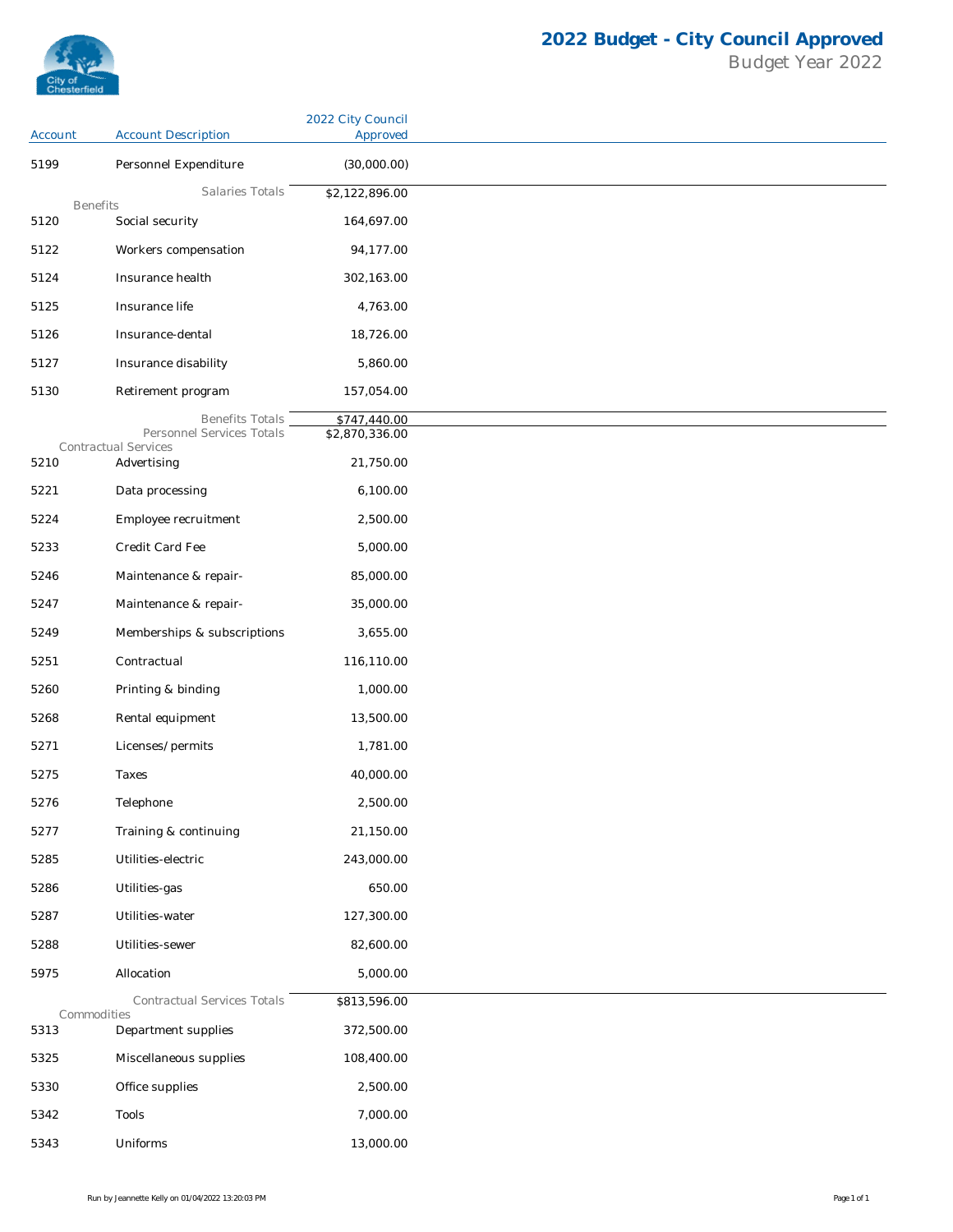

|         |                                                                              | 2022 City Council                |
|---------|------------------------------------------------------------------------------|----------------------------------|
| Account | <b>Account Description</b><br><b>Commodities Totals</b>                      | Approved<br>\$503,400.00         |
|         | Capital Outlay                                                               |                                  |
| 5440    | Machinery & equipment                                                        | 178,800.00                       |
| 5460    | Automobiles & trucks                                                         | 28,000.00                        |
|         | Capital Outlay Totals<br>Other finance use and source                        | \$206,800.00                     |
| 5990    | <b>Operating Transfers Out</b><br>Operating transfers out                    | 1,984,544.00                     |
|         |                                                                              |                                  |
|         | <b>Operating Transfers Out Totals</b><br>Other finance use and source Totals | \$1,984,544.00<br>\$1,984,544.00 |
|         | Division 084 - Parks and Recreation<br>Totals                                | \$6,378,676.00                   |
|         | Division 085 - Arts and Entertainment                                        |                                  |
|         | Personnel Services<br>Salaries                                               |                                  |
| 5111    | Salaries regular/full-time                                                   | 183,485.00                       |
| 5112    | Salaries parttime/temporary                                                  | 8,500.00                         |
|         | Salaries Totals                                                              | \$191,985.00                     |
| 5120    | <b>Benefits</b><br>Social security                                           | 14,687.00                        |
| 5122    | Workers compensation                                                         | 8,560.00                         |
| 5124    | Insurance health                                                             | 20,281.00                        |
| 5125    | Insurance life                                                               | 446.00                           |
| 5126    | Insurance-dental                                                             | 1,614.00                         |
|         |                                                                              |                                  |
| 5127    | Insurance disability                                                         | 549.00                           |
| 5130    | Retirement program                                                           | 14,679.00                        |
|         | <b>Benefits Totals</b><br>Personnel Services Totals                          | \$60,816.00<br>\$252,801.00      |
| 5210    | Contractual Services<br>Advertising                                          | 10,500.00                        |
| 5221    | Data processing                                                              | 2,000.00                         |
|         |                                                                              |                                  |
| 5224    | Employee recruitment                                                         | 250.00                           |
| 5233    | Credit Card Fee                                                              | 6,000.00                         |
| 5246    | Maintenance & repair-                                                        | 7,000.00                         |
| 5247    | Maintenance & repair-                                                        | 5,000.00                         |
| 5249    | Memberships & subscriptions                                                  | 823.00                           |
| 5251    | Contractual                                                                  | 78,000.00                        |
| 5268    | Rental equipment                                                             | 5,000.00                         |
| 5271    | Licenses/permits                                                             | 6,475.00                         |
| 5277    | Training & continuing                                                        | 1,650.00                         |
|         | <b>Contractual Services Totals</b>                                           | \$122,698.00                     |
|         | Commodities                                                                  |                                  |
| 5313    | Department supplies                                                          | 255,100.00                       |
| 5343    | Uniforms                                                                     | 500.00                           |
|         | Commodities Totals                                                           | \$255,600.00                     |

*Capital Outlay*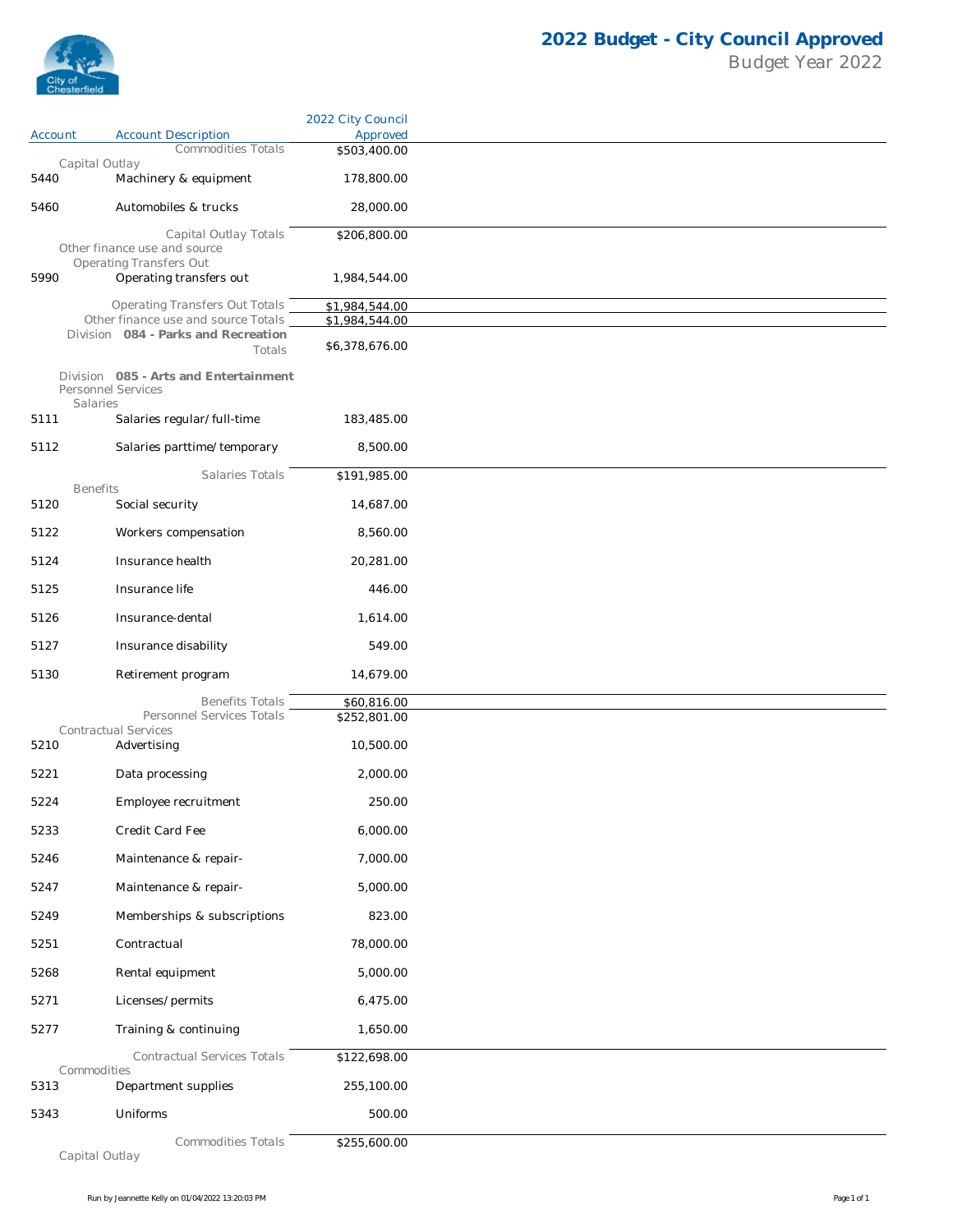

|         |                                                       | 2022 City Council           |
|---------|-------------------------------------------------------|-----------------------------|
| Account | <b>Account Description</b>                            | Approved                    |
| 5480    | Improvements other than                               | 75,000.00                   |
|         | Capital Outlay Totals                                 | \$75,000.00                 |
|         | Division 085 - Arts and                               |                             |
|         | <b>Entertainment Totals</b>                           | \$706,099.00                |
|         | Division 086 - Pool<br>Personnel Services<br>Salaries |                             |
| 5111    | Salaries regular/full-time                            | 56,210.00                   |
| 5112    | Salaries parttime/temporary                           | 193,652.00                  |
|         | Salaries Totals                                       | \$249,862.00                |
| 5120    | <b>Benefits</b><br>Social security                    | 19,115.00                   |
| 5122    | Workers compensation                                  | 11,140.00                   |
| 5124    | Insurance health                                      | 4,646.00                    |
| 5125    | Insurance life                                        | 137.00                      |
| 5126    | Insurance-dental                                      | 345.00                      |
| 5127    | Insurance disability                                  | 168.00                      |
| 5130    | Retirement program                                    | 4,497.00                    |
|         | <b>Benefits Totals</b>                                | \$40,048.00                 |
|         | Personnel Services Totals<br>Contractual Services     | \$289,910.00                |
| 5233    | Credit Card Fee                                       | 3,750.00                    |
| 5246    | Maintenance & repair-                                 | 7,500.00                    |
| 5247    | Maintenance & repair-                                 | 30,000.00                   |
| 5268    | Rental equipment                                      | 1,000.00                    |
| 5271    | Licenses/permits                                      | 475.00                      |
| 5276    | Telephone                                             | 1,450.00                    |
| 5277    | Training & continuing                                 | 7,260.00                    |
|         | <b>Contractual Services Totals</b>                    | \$51,435.00                 |
| 5313    | Commodities<br>Department supplies                    | 75,050.00                   |
|         |                                                       |                             |
| 5343    | Uniforms                                              | 1,350.00                    |
|         | Commodities Totals<br>Division 086 - Pool Totals      | \$76,400.00<br>\$417,745.00 |
|         | Division 087 - CVAC Concession<br>Personnel Services  |                             |
| 5111    | Salaries<br>Salaries regular/full-time                | 46,161.00                   |
| 5112    | Salaries parttime/temporary                           | 65,000.00                   |
| 5113    | Salaries overtime                                     | 500.00                      |
|         | Salaries Totals                                       | \$111,661.00                |
|         | <b>Benefits</b>                                       |                             |
| 5120    | Social security                                       | 8,543.00                    |
| 5122    | Workers compensation                                  | 4,979.00                    |
| 5124    | Insurance health                                      | 4,646.00                    |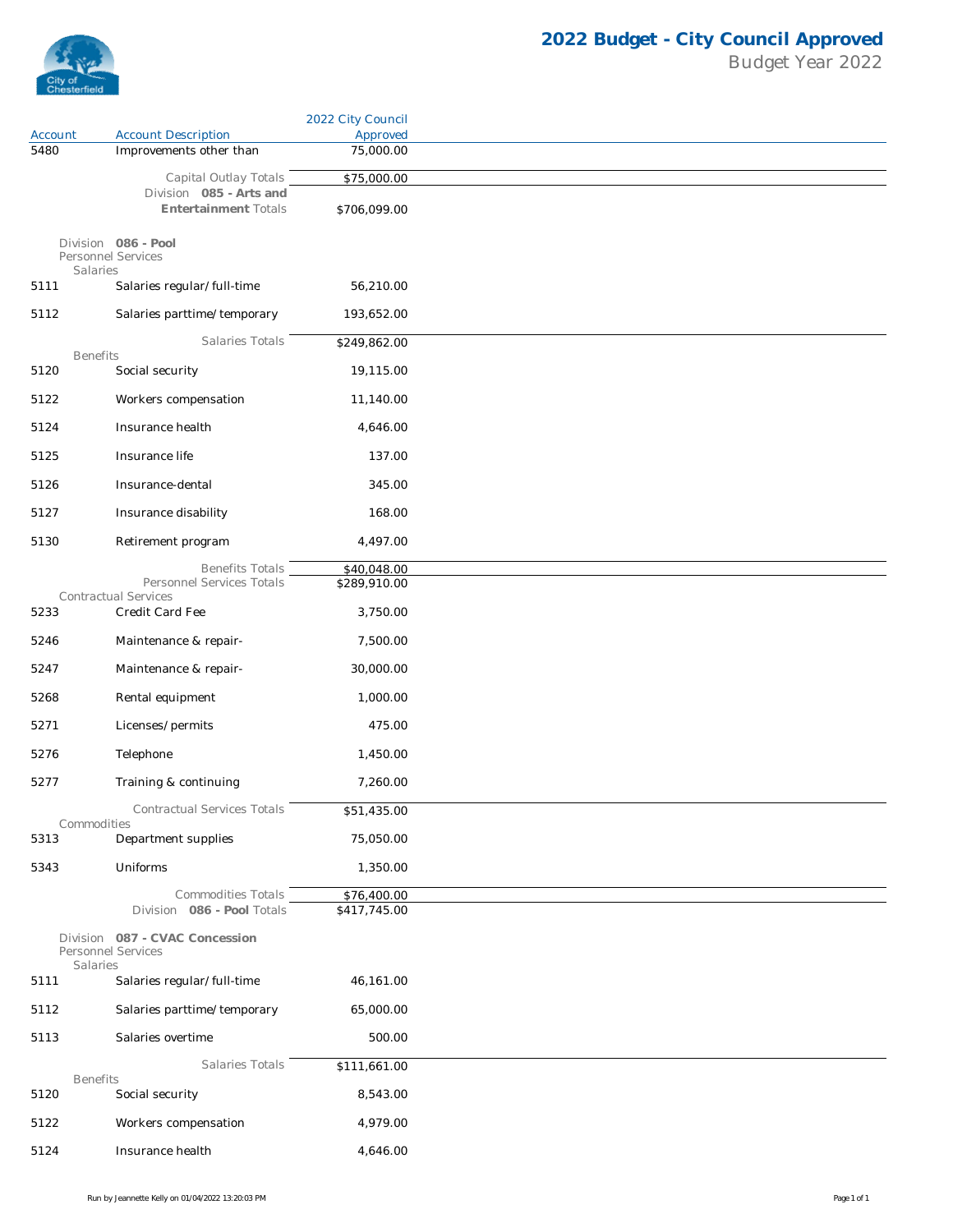

|         |                                                                            | 2022 City Council |
|---------|----------------------------------------------------------------------------|-------------------|
| Account | <b>Account Description</b>                                                 | Approved          |
| 5125    | Insurance life                                                             | 112.00            |
| 5126    | Insurance-dental                                                           | 345.00            |
| 5127    | Insurance disability                                                       | 138.00            |
| 5130    | Retirement program                                                         | 3,693.00          |
|         | <b>Benefits Totals</b>                                                     | \$22,456.00       |
|         | Personnel Services Totals<br><b>Contractual Services</b>                   | \$134,117.00      |
| 5233    | Credit Card Fee                                                            | 16,000.00         |
| 5247    | Maintenance & repair-                                                      | 10,000.00         |
| 5251    | Contractual                                                                | 2,000.00          |
| 5261    | Professional services                                                      | 750.00            |
| 5271    | Licenses/permits                                                           | 2,000.00          |
|         | Contractual Services Totals                                                | \$30,750.00       |
| 5313    | Commodities<br>Department supplies                                         | 215,000.00        |
| 5343    | Uniforms                                                                   | 750.00            |
|         | Commodities Totals                                                         | \$215,750.00      |
|         | Division 087 - CVAC Concession<br>Totals                                   | \$380,617.00      |
|         | Division 088 - Central Park - Concession<br>Personnel Services<br>Salaries |                   |
| 5112    | Salaries parttime/temporary                                                | 51,000.00         |
|         | Salaries Totals<br><b>Benefits</b>                                         | \$51,000.00       |
| 5120    | Social security                                                            | 3,902.00          |
| 5122    | Workers compensation                                                       | 2,274.00          |
|         | <b>Benefits Totals</b>                                                     | \$6,176.00        |
|         | Personnel Services Totals<br>Contractual Services                          | \$57,176.00       |
| 5233    | Credit Card Fee                                                            | 800.00            |
| 5246    | Maintenance & repair-                                                      | 1,000.00          |
| 5247    | Maintenance & repair-                                                      | 2,500.00          |
| 5251    | Contractual                                                                | 975.00            |
| 5261    | Professional services                                                      | 675.00            |
| 5271    | Licenses/permits                                                           | 200.00            |
|         | Contractual Services Totals                                                | \$6,150.00        |
| 5313    | Commodities<br>Department supplies                                         | 18,000.00         |
|         | Commodities Totals                                                         | \$18,000.00       |
|         | Division 088 - Central Park -<br><b>Concession Totals</b>                  | \$81,326.00       |
|         | Division 089 - Sports and Wellness<br>Personnel Services<br>Salaries       |                   |
| 5111    | Salaries regular/full-time                                                 | 184,182.00        |
| 5112    | Salaries parttime/temporary                                                | 22,352.00         |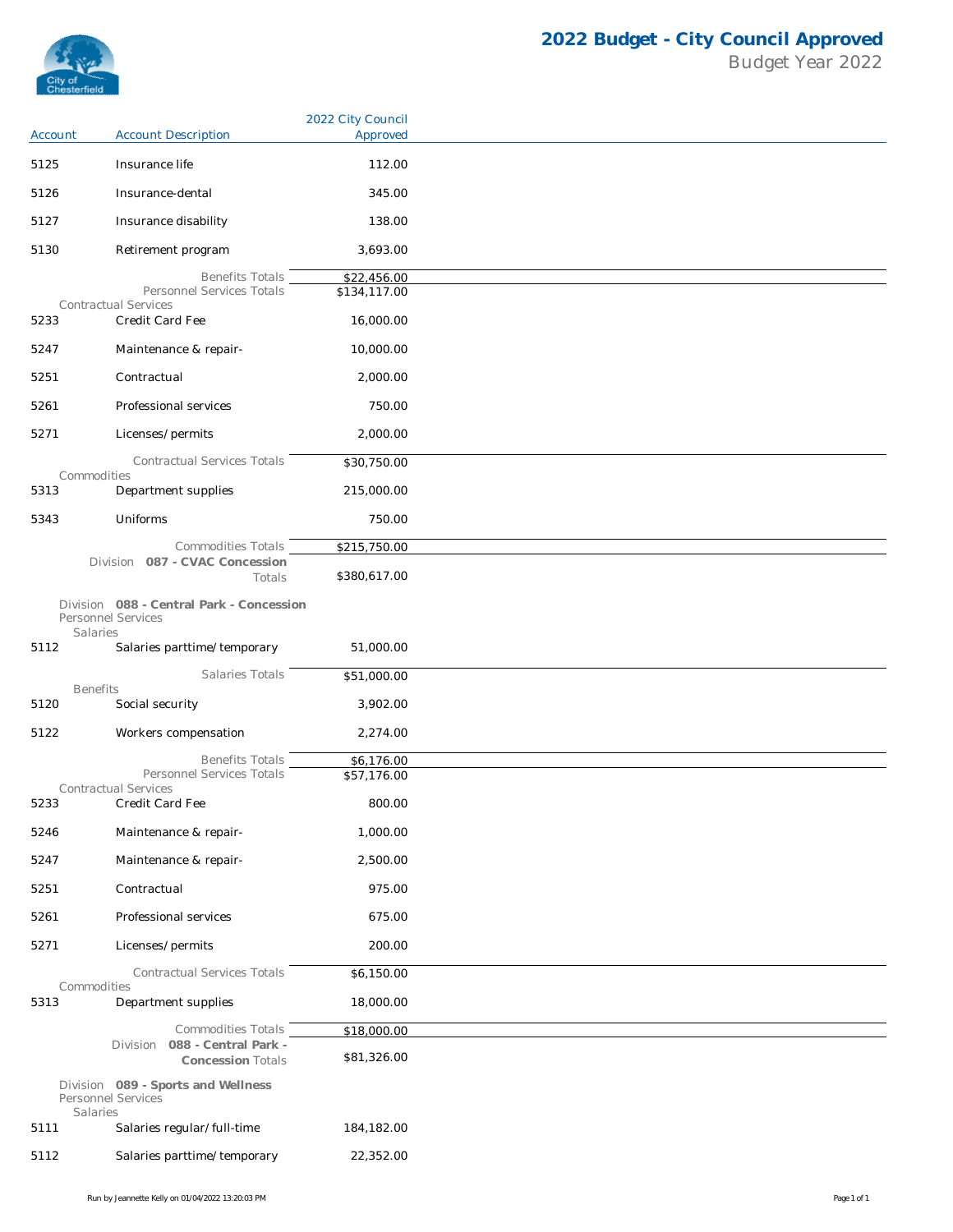

|                                |                                                | 2022 City Council                |
|--------------------------------|------------------------------------------------|----------------------------------|
| Account                        | <b>Account Description</b>                     | Approved                         |
| <b>Benefits</b>                | Salaries Totals                                | \$206,534.00                     |
| 5120                           | Social security                                | 15,800.00                        |
| 5122                           | Workers compensation                           | 9,208.00                         |
| 5124                           | Insurance health                               | 20,281.00                        |
| 5125                           | Insurance life                                 | 448.00                           |
| 5126                           | Insurance-dental                               | 1,033.00                         |
| 5127                           | Insurance disability                           | 551.00                           |
| 5130                           | Retirement program                             | 14,735.00                        |
|                                | <b>Benefits Totals</b>                         | \$62,056.00                      |
|                                | Personnel Services Totals                      | \$268,590.00                     |
| 5210                           | Contractual Services<br>Advertising            | 2,000.00                         |
| 5233                           | Credit Card Fee                                | 500.00                           |
| 5246                           | Maintenance & repair-                          | 21,000.00                        |
| 5247                           | Maintenance & repair-                          | 5,000.00                         |
| 5249                           | Memberships & subscriptions                    | 1,200.00                         |
| 5268                           | Rental equipment                               | 500.00                           |
| 5271                           | Licenses/permits                               | 408.00                           |
| 5277                           | Training & continuing                          | 3,670.00                         |
|                                | Contractual Services Totals                    | \$34,278.00                      |
| Commodities<br>5313            | Department supplies                            | 38,500.00                        |
| 5325                           | Miscellaneous supplies                         | 59,300.00                        |
| 5342                           | Tools                                          | 250.00                           |
| 5343                           | Uniforms                                       | 500.00                           |
|                                | <b>Commodities Totals</b>                      | \$98,550.00                      |
| Capital Outlay<br>5470         | Improvements building &                        | 26,000.00                        |
|                                | Capital Outlay Totals                          | \$26,000.00                      |
|                                | Division 089 - Sports and Wellness             | \$427,418.00                     |
|                                | Totals<br><b>EXPENSE TOTALS</b>                | \$8,391,881.00                   |
|                                | Fund 119 - Parks sales tax Totals              |                                  |
|                                | <b>REVENUE TOTALS</b><br><b>EXPENSE TOTALS</b> | \$9,145,160.00<br>\$8,391,881.00 |
|                                | Fund 119 - Parks sales tax Totals              | \$753,279.00                     |
|                                | Fund 120 - Capital improvement sales tax       |                                  |
| <b>REVENUE</b>                 | Division 000 - Non departmental                |                                  |
| <b>Municipal Taxes</b><br>4200 | Sales tax                                      | 5,502,900.00                     |
|                                | Municipal Taxes Totals                         | \$5,502,900.00                   |
| Miscellaneous<br>4950          | Miscellaneous                                  | 55,000.00                        |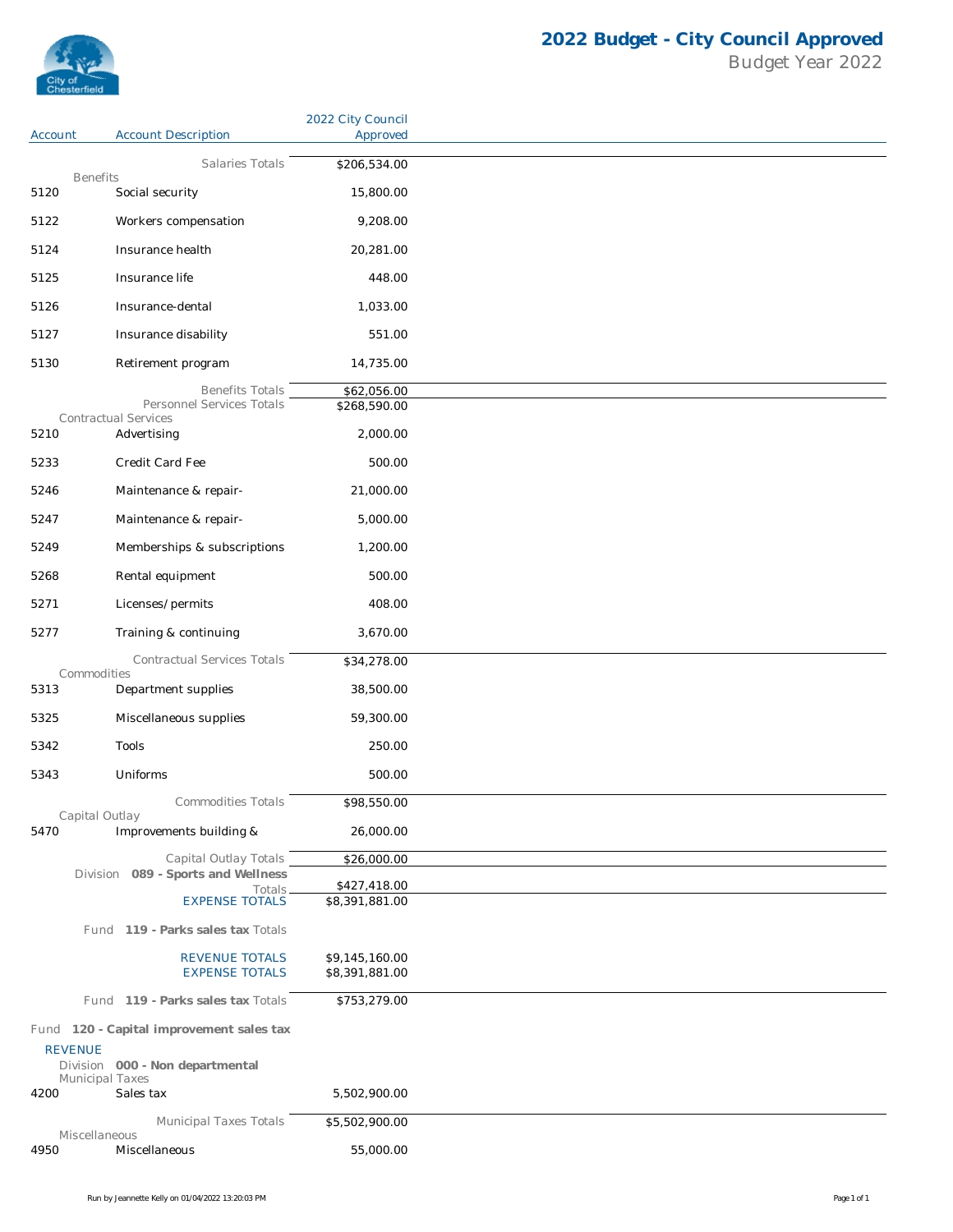

|                         |                                                       | 2022 City Council                |
|-------------------------|-------------------------------------------------------|----------------------------------|
| Account                 | <b>Account Description</b>                            | Approved                         |
|                         | Miscellaneous Totals                                  | \$55,000.00                      |
|                         | Division 000 - Non departmental                       | \$5,557,900.00                   |
| <b>EXPENSE</b>          | <b>REVENUE TOTALS</b>                                 | \$5,557,900.00                   |
|                         | Division 079 - Capital Projects<br>Personnel Services |                                  |
| Salaries<br>5111        | Salaries regular/full-time                            | 213,275.00                       |
|                         | Salaries Totals                                       | \$213,275.00                     |
| <b>Benefits</b><br>5120 | Social security                                       | 16,316.00                        |
| 5122                    | Workers compensation                                  | 2,523.00                         |
| 5124                    | Insurance health                                      | 21,980.00                        |
| 5125                    | Insurance life                                        | 519.00                           |
| 5126                    | Insurance-dental                                      | 858.00                           |
| 5127                    | Insurance disability                                  | 638.00                           |
| 5130                    | Retirement program                                    | 17,062.00                        |
|                         |                                                       |                                  |
|                         | <b>Benefits Totals</b><br>Personnel Services Totals   | \$59,896.00<br>\$273,171.00      |
| 5251                    | <b>Contractual Services</b><br>Contractual            | 110,000.00                       |
| 5261                    | Professional services                                 | 140,000.00                       |
|                         | Contractual Services Totals                           | \$250,000.00                     |
| Capital Outlay<br>5460  | Automobiles & trucks                                  | 431,000.00                       |
| 5470                    | Improvements building &                               | 477,000.00                       |
| 5490                    | Street improvements                                   | 3,600,000.00                     |
| 5495                    | Storm sewer improvements                              | 40,000.00                        |
| 5497                    | Sidewalks improvements                                | 355,000.00                       |
|                         | Capital Outlay Totals                                 | \$4,903,000.00                   |
|                         | Division 079 - Capital Projects Totals                | \$5,426,171.00                   |
|                         | <b>EXPENSE TOTALS</b>                                 | \$5,426,171.00                   |
|                         | Fund 120 - Capital improvement sales                  |                                  |
|                         | <b>REVENUE TOTALS</b><br><b>EXPENSE TOTALS</b>        | \$5,557,900.00<br>\$5,426,171.00 |
|                         | Fund 120 - Capital improvement sales                  | \$131,729.00                     |
|                         | Fund 121 - Public Safety/Prop P                       |                                  |
| <b>REVENUE</b>          |                                                       |                                  |
| <b>Municipal Taxes</b>  | Division 000 - Non departmental                       |                                  |
| 4205                    | Sales Tax - Prop P                                    | 2,636,000.00                     |
|                         | Municipal Taxes Totals                                | \$2,636,000.00                   |
| 4340                    | Intergovernmental<br>Bullet proof vest grant          | 7,500.00                         |
| 4350                    | Parkway Grant                                         | 299,222.00                       |
| 4354                    | Rockwood Grant                                        | 142,671.00                       |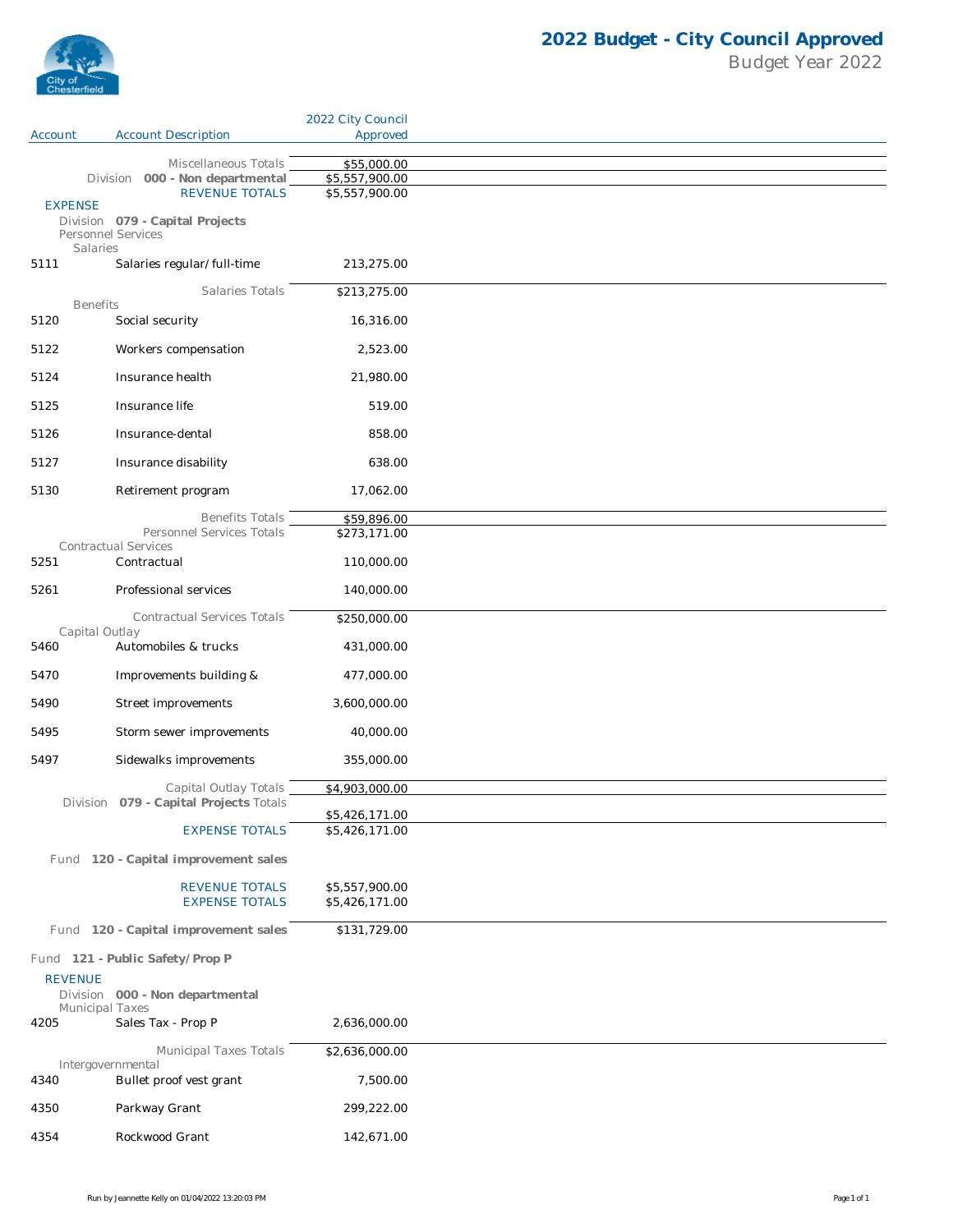

|                |                                                            | 2022 City Council                 |
|----------------|------------------------------------------------------------|-----------------------------------|
| Account        | <b>Account Description</b>                                 | Approved                          |
| 4355           | Safety town                                                | 5,760.00                          |
| 4361           | Police Overtime Grants                                     | 22,100.00                         |
| 4362           | FBI Overtime                                               | 18,000.00                         |
| 4370           | Fund from seized assets                                    | 200.00                            |
| 4375           | Post commission training                                   | 5,000.00                          |
|                | Intergovernmental Totals                                   | \$500,453.00                      |
| 4490           | License and Permits<br>Misc. other licenses/permits        | 100.00                            |
|                | License and Permits Totals                                 | \$100.00                          |
| 4540           | Charges for Services<br>Police report                      | 8,000.00                          |
|                |                                                            |                                   |
| 4541           | Clarkson Valley Police                                     | 433,553.00                        |
| 4545           | Fingerprinting                                             | 100.00                            |
| 4550           | False alarms                                               | 15,000.00                         |
|                | <b>Charges for Services Totals</b><br>Court Fines and Fees | \$456,653.00                      |
| 4800           | Court fines & fees                                         | 5,000.00                          |
| 4810           | Court fees - Law Enforcement                               | 7,500.00                          |
| 4815           | Inmate Security Fee                                        | 7,500.00                          |
|                | Court Fines and Fees Totals                                | \$20,000.00                       |
| 4990           | Miscellaneous<br>Operating transfers in                    | 8,452,588.00                      |
|                | Miscellaneous Totals                                       | \$8,452,588.00                    |
|                | Division 000 - Non departmental                            | \$12,065,794.00                   |
|                | <b>REVENUE TOTALS</b>                                      | \$12,065,794.00                   |
| <b>EXPENSE</b> | Division 041 - Police                                      |                                   |
|                | Personnel Services<br>Salaries                             |                                   |
| 5111           | Salaries regular/full-time                                 | 7,636,184.00                      |
| 5113           | Salaries overtime                                          | 85,000.00                         |
| 5115           | Police holiday pay                                         | 147,308.00                        |
| 5199           | Personnel Expenditure                                      | (135,000.00)                      |
|                | Salaries Totals                                            | \$7,733,492.00                    |
| 5120           | <b>Benefits</b><br>Social security                         | 598,121.00                        |
| 5122           | Workers compensation                                       | 360,463.00                        |
| 5124           | Insurance health                                           | 983,867.00                        |
| 5125           | Insurance life                                             | 18,753.00                         |
|                | Insurance-dental                                           | 60,955.00                         |
| 5126           |                                                            |                                   |
| 5127           | Insurance disability                                       | 23,023.00                         |
| 5130           | Retirement program                                         | 628,324.00                        |
|                | <b>Benefits Totals</b><br>Personnel Services Totals        | \$2,673,506.00<br>\$10,406,998.00 |
| 5221           | Contractual Services<br>Data processing                    | 14,445.00                         |
|                |                                                            |                                   |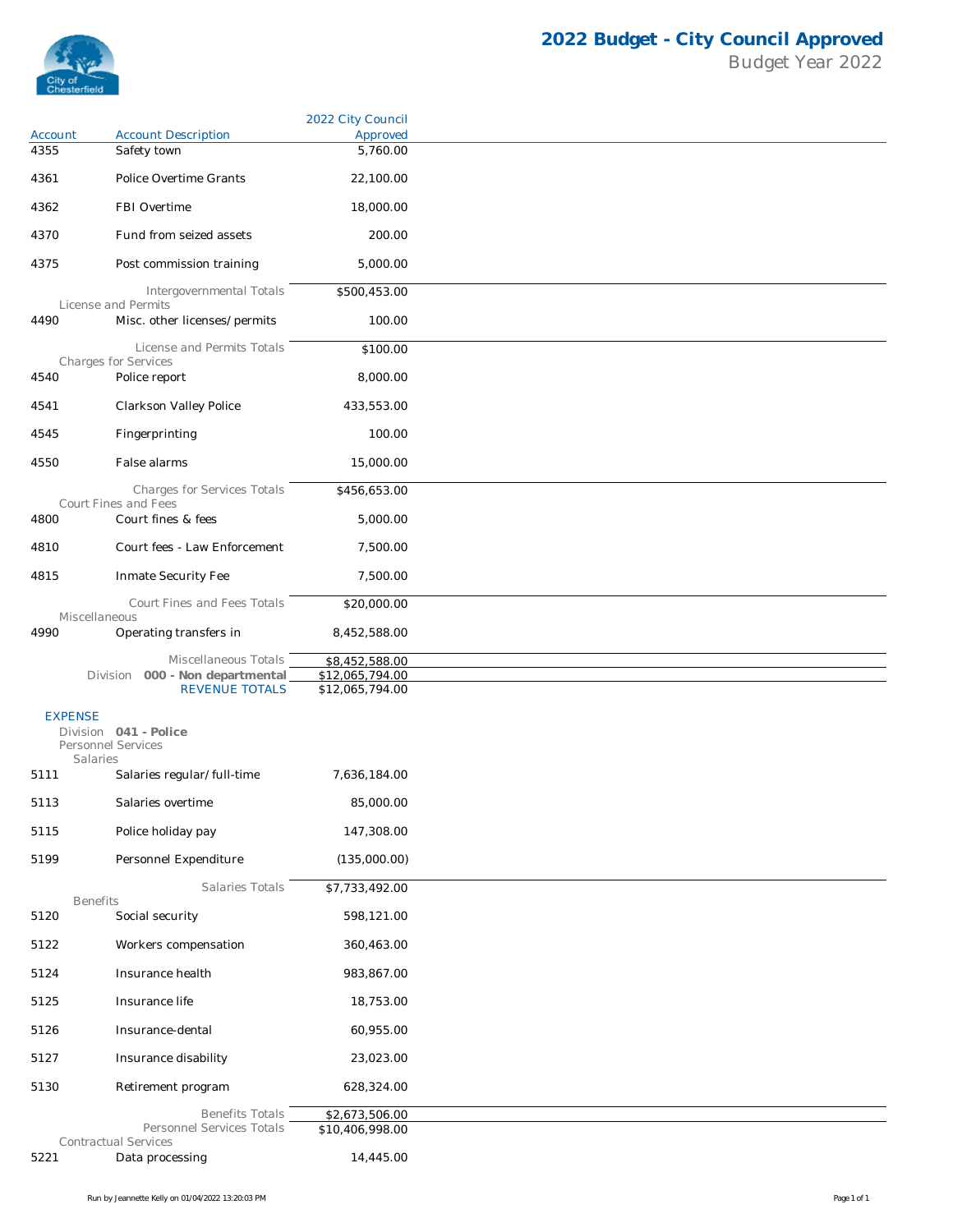

|                        |                                                          | 2022 City Council                  |
|------------------------|----------------------------------------------------------|------------------------------------|
| Account                | <b>Account Description</b>                               | Approved                           |
| 5244                   | Investigative expenses                                   | 5,220.00                           |
| 5246                   | Maintenance & repair-                                    | 2,000.00                           |
| 5247                   | Maintenance & repair-                                    | 7,955.00                           |
| 5248                   | Maintenance & repair vehicles                            | 500.00                             |
| 5249                   | Memberships & subscriptions                              | 5,200.00                           |
| 5251                   | Contractual                                              | 481,230.00                         |
| 5260                   | Printing & binding                                       | 3,400.00                           |
| 5261                   | Professional services                                    | 12,700.00                          |
|                        |                                                          |                                    |
| 5268                   | Rental equipment                                         | 1,700.00                           |
| 5273                   | Inmate Security Expense                                  | 23,100.00                          |
| 5277                   | Training & continuing                                    | 43,490.00                          |
| 5279                   | Training post commission                                 | 14,000.00                          |
| 5975                   | Allocation                                               | 437,000.00                         |
|                        | Contractual Services Totals                              | \$1,051,940.00                     |
| Commodities<br>5312    | Crime prevention supplies                                | 10,500.00                          |
| 5313                   | Department supplies                                      | 136,801.00                         |
| 5315                   | Safety town supplies                                     | 5,855.00                           |
| 5321                   | Investigative supplies                                   | 3,200.00                           |
| 5325                   | Miscellaneous supplies                                   | 3,900.00                           |
| 5343                   | Uniforms                                                 | 72,200.00                          |
| 5350                   | Computer equip under                                     | 400.00                             |
|                        | <b>Commodities Totals</b>                                | \$232,856.00                       |
| Capital Outlay<br>5460 | Automobiles & trucks                                     | 374,000.00                         |
|                        | Capital Outlay Totals                                    | \$374,000.00                       |
|                        | Division 041 - Police Totals                             | \$12,065,794.00                    |
|                        | <b>EXPENSE TOTALS</b>                                    | \$12,065,794.00                    |
|                        | Fund 121 - Public Safety/Prop P Totals                   |                                    |
|                        | <b>REVENUE TOTALS</b><br><b>EXPENSE TOTALS</b>           | \$12,065,794.00<br>\$12,065,794.00 |
|                        | Fund 121 - Public Safety/Prop P Totals                   | \$0.00                             |
|                        | Fund 137 - Am Rescue Plan Act                            |                                    |
| <b>REVENUE</b>         |                                                          |                                    |
|                        | Division 000 - Non departmental<br>Intergovernmental     |                                    |
| 4381                   | Miscellaneous Grant                                      | 4,796,241.00                       |
|                        | Intergovernmental Totals                                 | \$4,796,241.00                     |
|                        | Division 000 - Non departmental<br><b>REVENUE TOTALS</b> | \$4,796,241.00<br>\$4,796,241.00   |

## EXPENSE

Division **037 - Information Technology** *Contractual Services*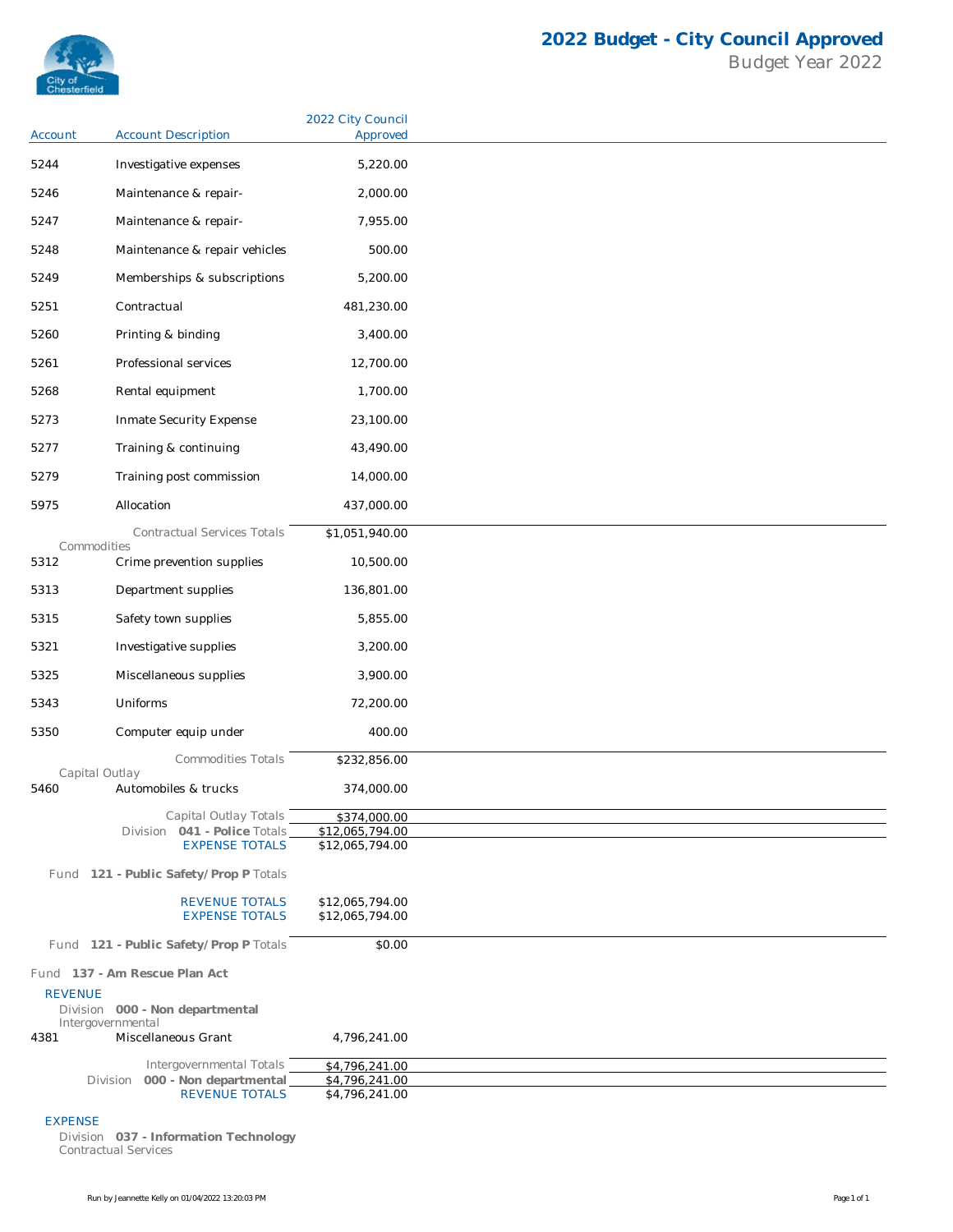

|         |                                                            | 2022 City Council |  |
|---------|------------------------------------------------------------|-------------------|--|
| Account | <b>Account Description</b>                                 | Approved          |  |
| 5221    | Data processing                                            | 12,500.00         |  |
|         | Contractual Services Totals                                | \$12,500.00       |  |
| 5410    | Capital Outlay<br>Computer equipment                       | 150,000.00        |  |
|         |                                                            |                   |  |
| 5440    | Machinery & equipment                                      | 25,000.00         |  |
|         | Capital Outlay Totals                                      | \$175,000.00      |  |
|         | Division 037 - Information<br><b>Technology Totals</b>     | \$187,500.00      |  |
|         | Division 041 - Police                                      |                   |  |
|         | Personnel Services                                         |                   |  |
| 5111    | Salaries<br>Salaries regular/full-time                     | 59,734.00         |  |
|         |                                                            |                   |  |
|         | Salaries Totals<br><b>Benefits</b>                         | \$59,734.00       |  |
| 5120    | Social security                                            | 4,570.00          |  |
| 5122    | Workers compensation                                       | 2,654.00          |  |
|         |                                                            |                   |  |
| 5130    | Retirement program                                         | 4,779.00          |  |
|         | <b>Benefits Totals</b>                                     | \$12,003.00       |  |
|         | Personnel Services Totals                                  | \$71,737.00       |  |
| 5313    | Commodities<br>Department supplies                         | 10,000.00         |  |
|         |                                                            |                   |  |
|         | <b>Commodities Totals</b><br>Other finance use and source  | \$10,000.00       |  |
|         | <b>Operating Transfers Out</b>                             |                   |  |
| 5990    | Operating transfers out                                    | 1,000,000.00      |  |
|         | <b>Operating Transfers Out Totals</b>                      | \$1,000,000.00    |  |
|         | Other finance use and source Totals                        | \$1,000,000.00    |  |
|         | Division 041 - Police Totals                               | \$1,081,737.00    |  |
|         | Division 072 - Street Maintenance                          |                   |  |
| 5254    | <b>Contractual Services</b><br>Snow removal reimbursement  | 170,000.00        |  |
|         |                                                            |                   |  |
|         | Contractual Services Totals<br>Capital Outlay              | \$170,000.00      |  |
| 5440    | Machinery & equipment                                      | 120,000.00        |  |
|         |                                                            |                   |  |
|         | Capital Outlay Totals<br>Division 072 - Street Maintenance | \$120,000.00      |  |
|         | Totals                                                     | \$290,000.00      |  |
|         | Division 076 - Facility Maintenance                        |                   |  |
|         | Capital Outlay                                             |                   |  |
| 5470    | Improvements building &                                    | 354,000.00        |  |
|         | Capital Outlay Totals                                      | \$354,000.00      |  |
|         | Division 076 - Facility Maintenance<br>Totals              | \$354,000.00      |  |
|         |                                                            |                   |  |
|         | Division 079 - Capital Projects<br>Personnel Services      |                   |  |
|         | Salaries                                                   |                   |  |
| 5112    | Salaries parttime/temporary                                | 45,000.00         |  |
|         | Salaries Totals                                            | \$45,000.00       |  |
|         | Personnel Services Totals<br><b>Contractual Services</b>   | \$45,000.00       |  |
| 5251    | Contractual                                                | 330,000.00        |  |
|         |                                                            |                   |  |
|         | Contractual Services Totals<br>Capital Outlay              | \$330,000.00      |  |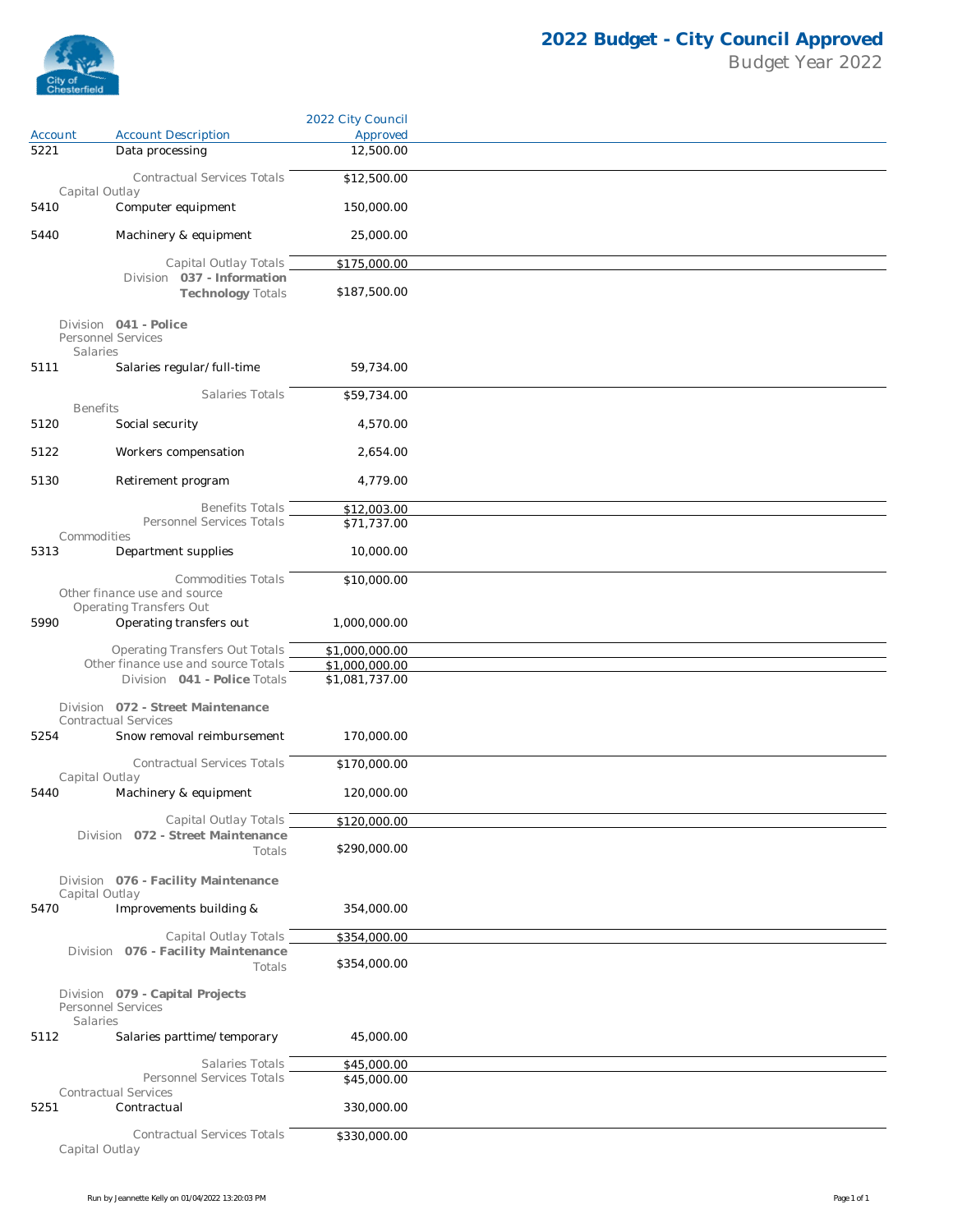

|                        |                                                                    | 2022 City Council                |  |
|------------------------|--------------------------------------------------------------------|----------------------------------|--|
| Account                | <b>Account Description</b>                                         | Approved                         |  |
| 5470                   | Improvements building &                                            | 656,000.00                       |  |
| 5497                   | Sidewalks improvements                                             | 200,000.00                       |  |
|                        | Capital Outlay Totals                                              | \$856,000.00                     |  |
|                        | Division 079 - Capital Projects Totals                             | \$1,231,000.00                   |  |
|                        | Division 084 - Parks and Recreation<br><b>Contractual Services</b> |                                  |  |
| 5299                   | <b>Special Projects</b>                                            | 520,000.00                       |  |
| Commodities            | <b>Contractual Services Totals</b>                                 | \$520,000.00                     |  |
| 5313                   | Department supplies                                                | 55,000.00                        |  |
| 5325                   | Miscellaneous supplies                                             | 60,000.00                        |  |
| Capital Outlay         | Commodities Totals                                                 | \$115,000.00                     |  |
| 5440                   | Machinery & equipment                                              | 21,000.00                        |  |
| 5460                   | Automobiles & trucks                                               | 190,000.00                       |  |
|                        | Capital Outlay Totals                                              | \$211,000.00                     |  |
|                        | Division 084 - Parks and Recreation<br>Totals                      | \$846,000.00                     |  |
|                        | Division 085 - Arts and Entertainment                              |                                  |  |
| 5299                   | <b>Contractual Services</b><br><b>Special Projects</b>             | 825,000.00                       |  |
| Commodities            | <b>Contractual Services Totals</b>                                 | \$825,000.00                     |  |
| 5313                   | Department supplies                                                | 65,000.00                        |  |
|                        | Commodities Totals                                                 | \$65,000.00                      |  |
|                        | Division 085 - Arts and<br><b>Entertainment Totals</b>             | \$890,000.00                     |  |
|                        | Division 086 - Pool<br>Contractual Services                        |                                  |  |
| 5251                   | Contractual                                                        | 25,000.00                        |  |
|                        |                                                                    |                                  |  |
|                        | Contractual Services Totals<br>Division 086 - Pool Totals          | \$25,000.00<br>\$25,000.00       |  |
|                        | Division 089 - Sports and Wellness                                 |                                  |  |
| 5299                   | <b>Contractual Services</b><br>Special Projects                    | 500,000.00                       |  |
|                        | Contractual Services Totals                                        | \$500,000.00                     |  |
|                        | Division 089 - Sports and Wellness                                 |                                  |  |
|                        | Totals<br><b>EXPENSE TOTALS</b>                                    | \$500,000.00<br>\$5,405,237.00   |  |
|                        | Fund 137 - Am Rescue Plan Act Totals                               |                                  |  |
|                        | <b>REVENUE TOTALS</b><br><b>EXPENSE TOTALS</b>                     | \$4,796,241.00<br>\$5,405,237.00 |  |
|                        | Fund 137 - Am Rescue Plan Act Totals                               | (\$608,996.00)                   |  |
|                        | Fund 210 - Park Construction 2020                                  |                                  |  |
| <b>EXPENSE</b>         | Division 079 - Capital Projects                                    |                                  |  |
| Capital Outlay<br>5480 | Improvements other than                                            | 1,597,339.00                     |  |
|                        | Capital Outlay Totals                                              | \$1,597,339.00                   |  |
|                        | Division 079 - Capital Projects Totals                             | \$1,597,339.00                   |  |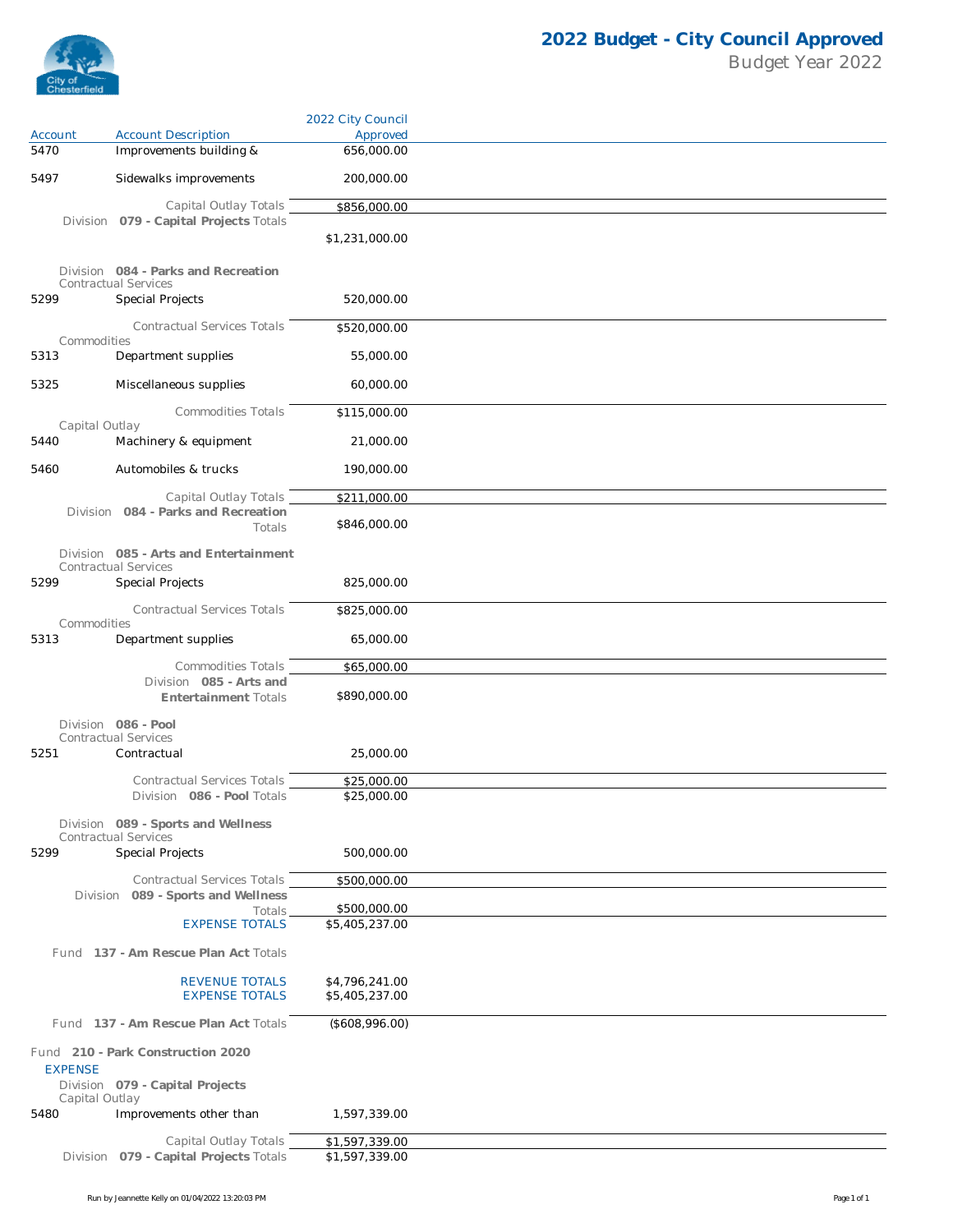

|                |                                                                     | 2022 City Council |  |
|----------------|---------------------------------------------------------------------|-------------------|--|
| Account        | <b>Account Description</b>                                          | Approved          |  |
|                | <b>EXPENSE TOTALS</b>                                               | \$1,597,339.00    |  |
|                |                                                                     |                   |  |
|                | Fund 210 - Park Construction 2020                                   |                   |  |
|                | <b>EXPENSE TOTALS</b>                                               | \$1,597,339.00    |  |
|                | Fund 210 - Park Construction 2020                                   | (\$1,597,339.00)  |  |
|                |                                                                     |                   |  |
|                | Fund 420 - COPs 2004 City Hall                                      |                   |  |
| <b>REVENUE</b> |                                                                     |                   |  |
|                | Division 000 - Non departmental                                     |                   |  |
|                | Miscellaneous                                                       |                   |  |
| 4990           | Operating transfers in                                              | 1.00              |  |
|                |                                                                     |                   |  |
|                | Miscellaneous Totals                                                | \$1.00            |  |
|                | Division 000 - Non departmental                                     | \$1.00            |  |
| <b>EXPENSE</b> | <b>REVENUE TOTALS</b>                                               | \$1.00            |  |
|                | Division 036 - Central Services                                     |                   |  |
|                | Other finance use and source                                        |                   |  |
| Principal      |                                                                     |                   |  |
| 5600           | Principal payment                                                   | 1,000,000.00      |  |
|                |                                                                     |                   |  |
|                | Principal Totals                                                    | \$1,000,000.00    |  |
| 5601           | Interest and Fiscal Charges                                         | 25,000.00         |  |
|                | Interest expense                                                    |                   |  |
| 5602           | Trustee/Agent Fees                                                  | 1.00              |  |
|                |                                                                     |                   |  |
|                | Interest and Fiscal Charges Totals                                  | \$25,001.00       |  |
|                | Other finance use and source Totals                                 | \$1,025,001.00    |  |
|                | Division 036 - Central Services Totals                              | \$1,025,001.00    |  |
|                | <b>EXPENSE TOTALS</b>                                               | \$1,025,001.00    |  |
|                | Fund 420 - COPs 2004 City Hall Totals                               |                   |  |
|                |                                                                     |                   |  |
|                | <b>REVENUE TOTALS</b>                                               | \$1.00            |  |
|                | <b>EXPENSE TOTALS</b>                                               | \$1,025,001.00    |  |
|                |                                                                     |                   |  |
|                | Fund 420 - COPs 2004 City Hall Totals                               | (\$1,025,000.00)  |  |
|                |                                                                     |                   |  |
|                | Fund 422 - COPs 2005 Parks                                          |                   |  |
| <b>REVENUE</b> |                                                                     |                   |  |
|                | Division 000 - Non departmental<br>Miscellaneous                    |                   |  |
| 4990           | Operating transfers in                                              | 2,361,500.00      |  |
|                |                                                                     |                   |  |
|                | Miscellaneous Totals                                                | \$2,361,500.00    |  |
|                | Division 000 - Non departmental                                     | \$2,361,500.00    |  |
|                | <b>REVENUE TOTALS</b>                                               | \$2,361,500.00    |  |
| <b>EXPENSE</b> |                                                                     |                   |  |
|                | Division 084 - Parks and Recreation<br>Other finance use and source |                   |  |
| Principal      |                                                                     |                   |  |
| 5600           | Principal payment                                                   | 2,005,000.00      |  |
|                |                                                                     |                   |  |
|                | Principal Totals                                                    | \$2,005,000.00    |  |
|                | Interest and Fiscal Charges                                         |                   |  |
| 5601           | Interest expense                                                    | 355,500.00        |  |
|                |                                                                     |                   |  |
| 5602           | Trustee/Agent Fees                                                  | 1,000.00          |  |
|                | Interest and Fiscal Charges Totals                                  | \$356,500.00      |  |
|                | Other finance use and source Totals                                 | \$2,361,500.00    |  |
|                | Division 084 - Parks and Recreation                                 | \$2,361,500.00    |  |
|                | <b>EXPENSE TOTALS</b>                                               | \$2,361,500.00    |  |
|                |                                                                     |                   |  |
|                | Fund 422 - COPs 2005 Parks Totals                                   |                   |  |
|                | <b>REVENUE TOTALS</b>                                               | \$2,361,500.00    |  |
|                | <b>EXPENSE TOTALS</b>                                               | \$2,361,500.00    |  |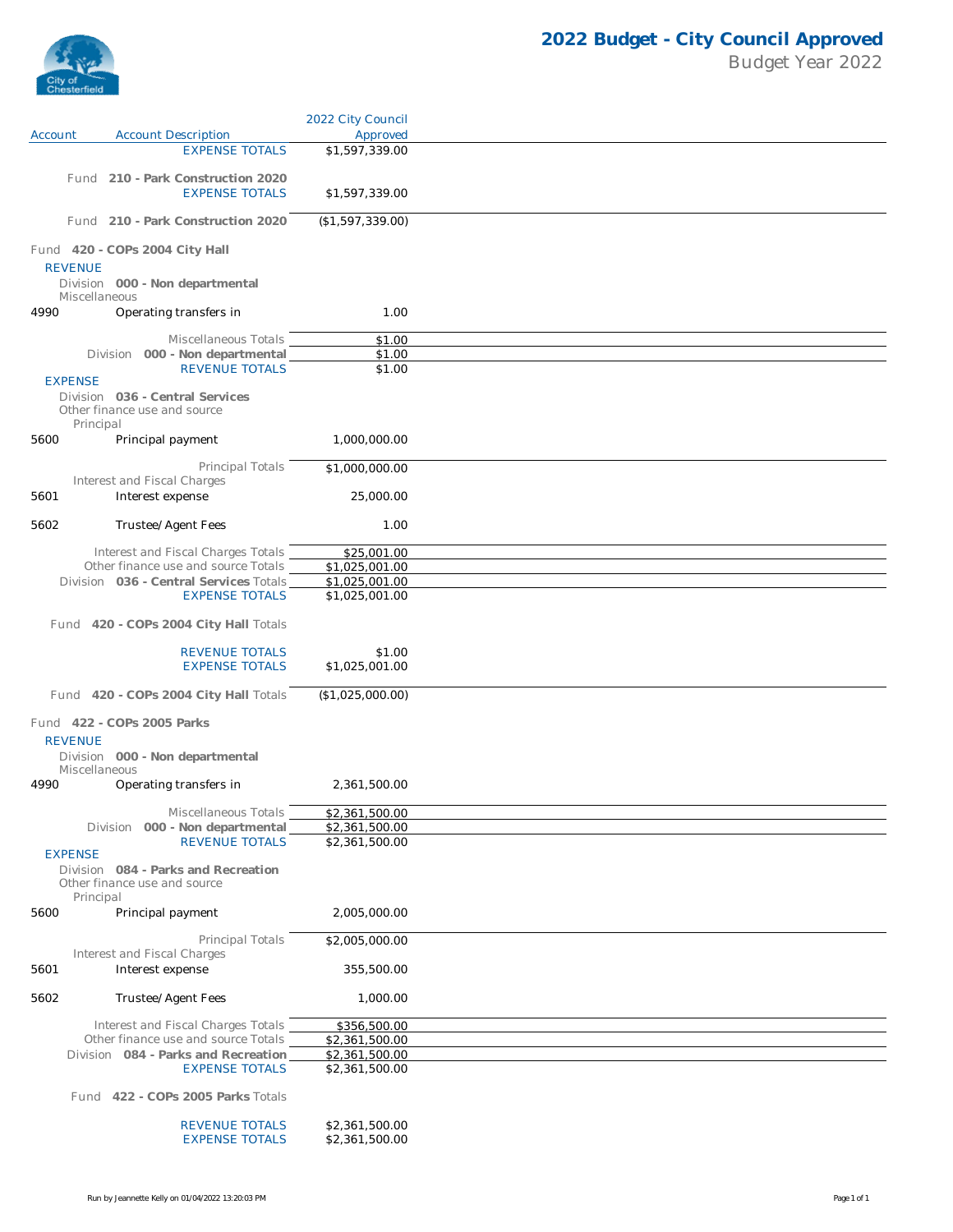

|                                 |                                                                               | 2022 City Council                |  |
|---------------------------------|-------------------------------------------------------------------------------|----------------------------------|--|
| Account                         | <b>Account Description</b>                                                    | Approved                         |  |
|                                 | Fund 422 - COPs 2005 Parks Totals                                             | \$0.00                           |  |
|                                 | Fund 424 - 2008 Parks Phase II Certificate                                    |                                  |  |
| <b>REVENUE</b><br>Miscellaneous | Division 000 - Non departmental                                               |                                  |  |
| 4990                            | Operating transfers in                                                        | 351,178.00                       |  |
|                                 | Miscellaneous Totals                                                          | \$351,178.00                     |  |
|                                 | Division 000 - Non departmental                                               | \$351,178.00                     |  |
|                                 | <b>REVENUE TOTALS</b>                                                         | \$351,178.00                     |  |
| <b>EXPENSE</b>                  | Division 079 - Capital Projects<br>Other finance use and source               |                                  |  |
| Principal<br>5600               | Principal payment                                                             | 300,000.00                       |  |
|                                 | Principal Totals                                                              | \$300,000.00                     |  |
|                                 | Interest and Fiscal Charges                                                   |                                  |  |
| 5601                            | Interest expense                                                              | 50,228.00                        |  |
| 5602                            | Trustee/Agent Fees                                                            | 950.00                           |  |
|                                 |                                                                               |                                  |  |
|                                 | Interest and Fiscal Charges Totals                                            | \$51,178.00                      |  |
|                                 | Other finance use and source Totals                                           | \$351,178.00                     |  |
|                                 | Division 079 - Capital Projects Totals<br><b>EXPENSE TOTALS</b>               | \$351,178.00<br>\$351,178.00     |  |
|                                 |                                                                               |                                  |  |
|                                 | Fund 424 - 2008 Parks Phase II                                                |                                  |  |
|                                 | <b>REVENUE TOTALS</b>                                                         | \$351,178.00                     |  |
|                                 | <b>EXPENSE TOTALS</b>                                                         | \$351,178.00                     |  |
|                                 | Fund 424 - 2008 Parks Phase II                                                | \$0.00                           |  |
| Fund 428 - COPS 2014            |                                                                               |                                  |  |
| <b>REVENUE</b>                  |                                                                               |                                  |  |
|                                 |                                                                               |                                  |  |
|                                 | Division 000 - Non departmental                                               |                                  |  |
| Miscellaneous                   |                                                                               |                                  |  |
| 4990                            | Operating transfers in                                                        | 1,000,000.00                     |  |
|                                 | Miscellaneous Totals                                                          | \$1,000,000.00                   |  |
|                                 | Division 000 - Non departmental                                               | \$1,000,000.00                   |  |
|                                 | <b>REVENUE TOTALS</b>                                                         | \$1,000,000.00                   |  |
| <b>EXPENSE</b>                  |                                                                               |                                  |  |
|                                 | Division 079 - Capital Projects                                               |                                  |  |
|                                 | Other finance use and source<br><b>Operating Transfers Out</b>                |                                  |  |
| 5990                            | Operating transfers out                                                       | 1,315,684.00                     |  |
|                                 |                                                                               |                                  |  |
|                                 | <b>Operating Transfers Out Totals</b>                                         | \$1,315,684.00                   |  |
|                                 | Other finance use and source Totals<br>Division 079 - Capital Projects Totals | \$1,315,684.00                   |  |
|                                 | <b>EXPENSE TOTALS</b>                                                         | \$1,315,684.00<br>\$1,315,684.00 |  |
|                                 |                                                                               |                                  |  |
|                                 | Fund 428 - COPS 2014 Totals                                                   |                                  |  |
|                                 | <b>REVENUE TOTALS</b>                                                         | \$1,000,000.00                   |  |
|                                 | <b>EXPENSE TOTALS</b>                                                         | \$1,315,684.00                   |  |
|                                 |                                                                               |                                  |  |
|                                 | Fund 428 - COPS 2014 Totals                                                   | (\$315,684.00)                   |  |
|                                 | Fund 429 - COPS 2020 A - Non-Taxable                                          |                                  |  |
| <b>REVENUE</b>                  |                                                                               |                                  |  |
|                                 | Division 000 - Non departmental                                               |                                  |  |
| Miscellaneous                   |                                                                               |                                  |  |
| 4990                            | Operating transfers in                                                        | 95,075.00                        |  |
|                                 | Miscellaneous Totals                                                          |                                  |  |
|                                 | Division 000 - Non departmental                                               | \$95,075.00<br>\$95,075.00       |  |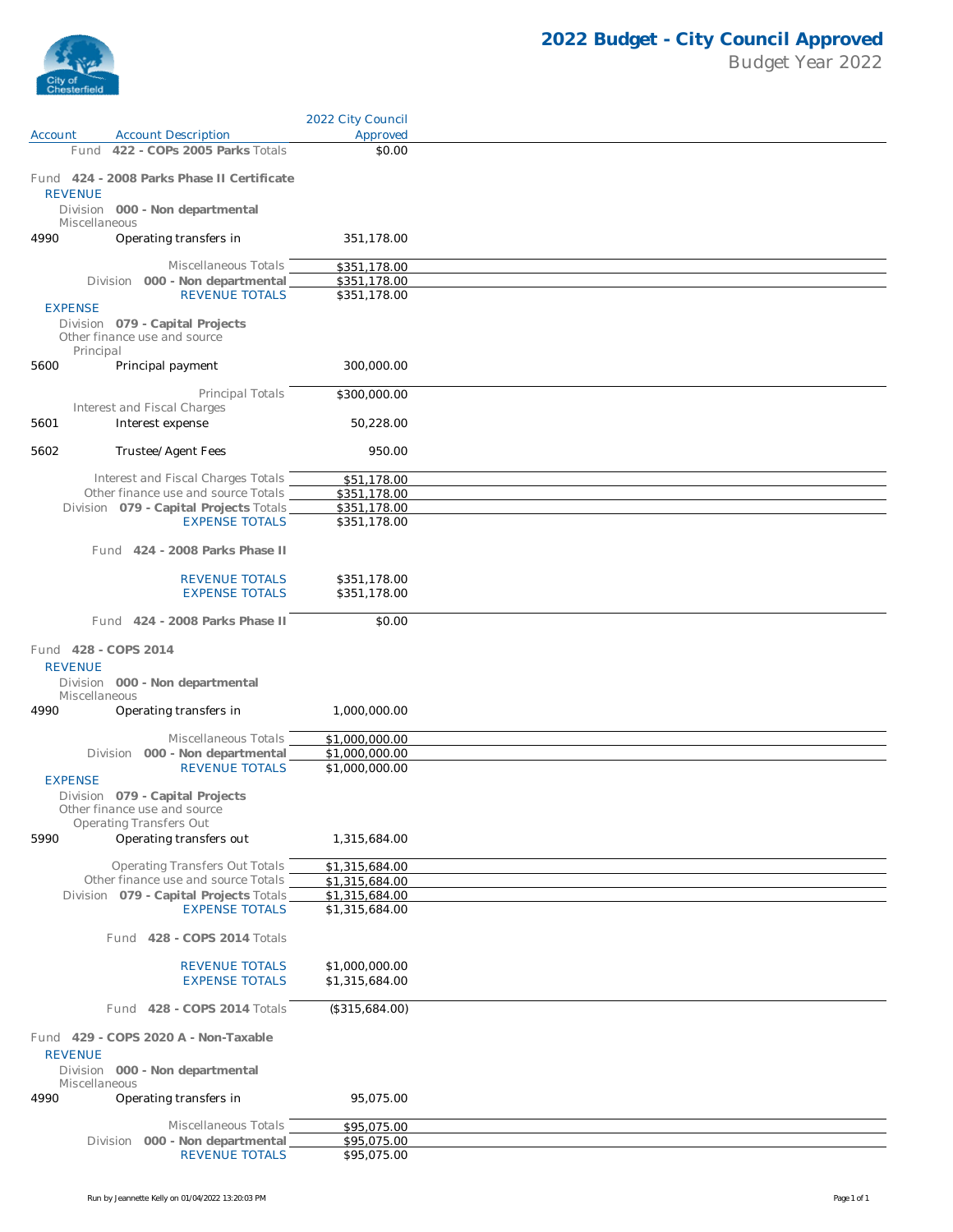

|                |                                                                               | 2022 City Council            |  |
|----------------|-------------------------------------------------------------------------------|------------------------------|--|
| Account        | <b>Account Description</b>                                                    | Approved                     |  |
| <b>EXPENSE</b> | Division 079 - Capital Projects<br>Other finance use and source               |                              |  |
| 5601           | Interest and Fiscal Charges<br>Interest expense                               | 94,125.00                    |  |
| 5602           | Trustee/Agent Fees                                                            | 950.00                       |  |
|                | Interest and Fiscal Charges Totals<br>Other finance use and source Totals     | \$95,075.00<br>\$95,075.00   |  |
|                | Division 079 - Capital Projects Totals                                        | \$95,075.00                  |  |
|                | <b>EXPENSE TOTALS</b>                                                         | \$95,075.00                  |  |
|                | Fund 429 - COPS 2020 A - Non-Taxable                                          |                              |  |
|                | <b>REVENUE TOTALS</b><br><b>EXPENSE TOTALS</b>                                | \$95,075.00<br>\$95,075.00   |  |
|                | Fund 429 - COPS 2020 A - Non-Taxable                                          | \$0.00                       |  |
| <b>REVENUE</b> | Fund 430 - COPS 2020 B - Taxable<br>Division 000 - Non departmental           |                              |  |
| 4990           | Miscellaneous<br>Operating transfers in                                       | 618,200.00                   |  |
|                |                                                                               |                              |  |
|                | Miscellaneous Totals                                                          | \$618,200.00<br>\$618,200.00 |  |
|                | Division 000 - Non departmental<br><b>REVENUE TOTALS</b>                      | \$618,200.00                 |  |
| <b>EXPENSE</b> | Division 079 - Capital Projects<br>Other finance use and source<br>Principal  |                              |  |
| 5600           | Principal payment                                                             | 480,000.00                   |  |
|                | Principal Totals<br>Interest and Fiscal Charges                               | \$480,000.00                 |  |
| 5601           | Interest expense                                                              | 137,250.00                   |  |
| 5602           | Trustee/Agent Fees                                                            | 950.00                       |  |
|                | Interest and Fiscal Charges Totals                                            | \$138,200.00                 |  |
|                | Other finance use and source Totals<br>Division 079 - Capital Projects Totals | \$618,200.00<br>\$618,200.00 |  |
|                | <b>EXPENSE TOTALS</b>                                                         | \$618,200.00                 |  |
|                | Fund 430 - COPS 2020 B - Taxable Totals                                       |                              |  |
|                | <b>REVENUE TOTALS</b><br><b>EXPENSE TOTALS</b>                                | \$618,200.00<br>\$618,200.00 |  |
|                | Fund 430 - COPS 2020 B - Taxable Totals                                       | \$0.00                       |  |
| <b>REVENUE</b> | Fund 431 - Brandywine NID S2020C                                              |                              |  |
|                | Division 000 - Non departmental<br>Miscellaneous                              |                              |  |
| 4990           | Operating transfers in                                                        | 53,200.00                    |  |
|                | Miscellaneous Totals                                                          | \$53,200.00                  |  |
|                | Division 000 - Non departmental<br><b>REVENUE TOTALS</b>                      | \$53,200.00<br>\$53,200.00   |  |
| <b>EXPENSE</b> |                                                                               |                              |  |
|                | Division 079 - Capital Projects<br>Other finance use and source<br>Principal  |                              |  |
| 5600           | Principal payment                                                             | 31,051.00                    |  |
|                | Principal Totals<br>Interest and Fiscal Charges                               | \$31,051.00                  |  |
| 5601           | Interest expense                                                              | 22,149.00                    |  |